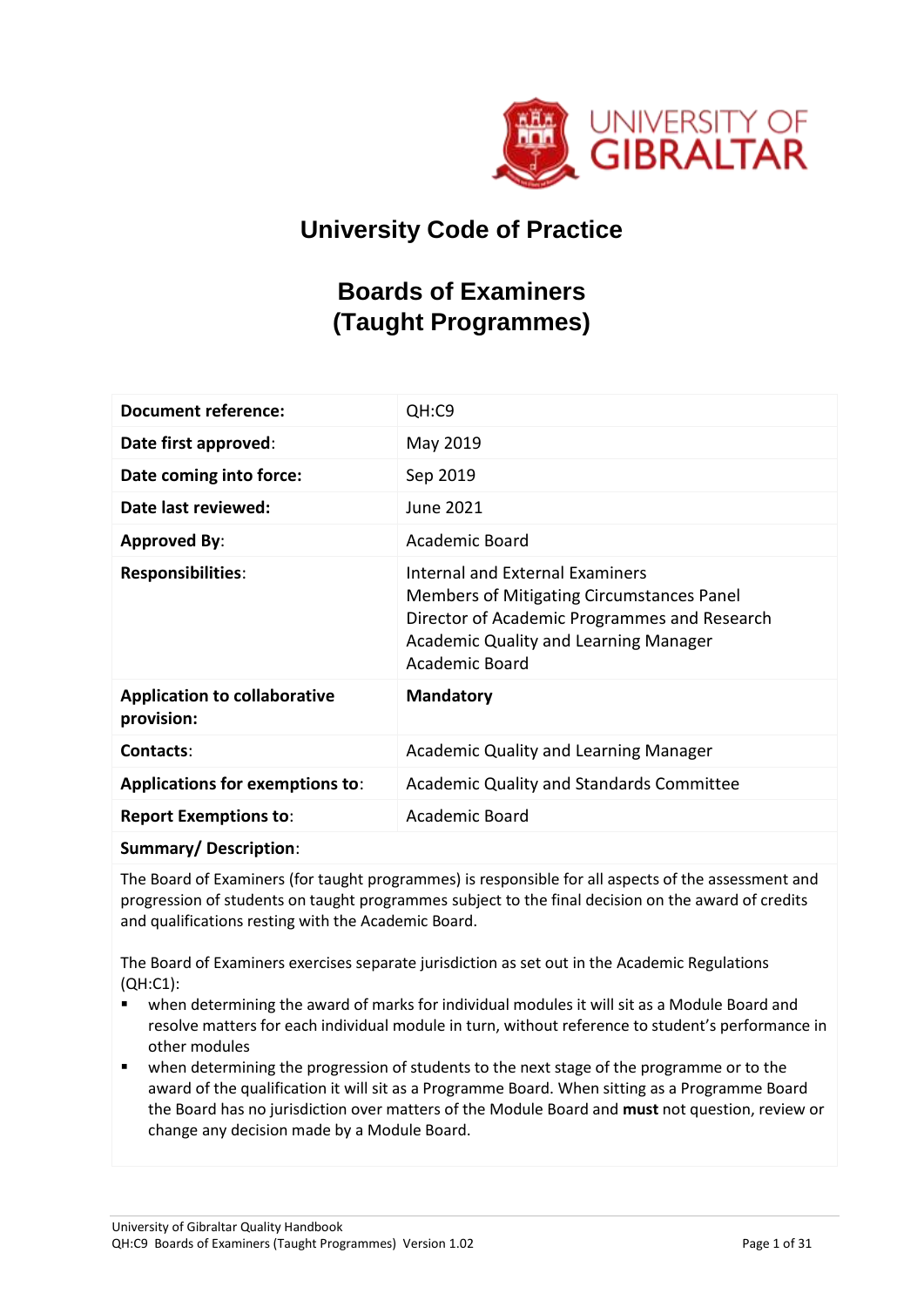

The Board also has the authority to convene a Mitigating Circumstances Panel as and when required which determines whether applications for mitigating circumstances and applications for absence/extension for good cause are valid. Decisions of a Panel cannot be questioned, reviewed or changed by the Module Board. There is one specific case where a Panel can refer a mitigating circumstances claim to the Programme Board for the Board to consider those circumstances when determining final classification. The judgement of the validity of the circumstances is still that, and only that, of the Panel, but the Board determines how to make use of the circumstances in determining classification (i.e. whether the student under-performed as a result).

In practice the Module and Programme Boards for each programme will probably complete all the business in one sitting, dealing separately and in the following order with:(i) Mitigating Circumstances Panel (if required) (ii) Module Board (each module considered and concluded in turn) (iii) Programme Board. Where decisions about credits and qualifications need to be approved, an Academic Board should then follow as soon as possible.

This document provides more detail about the workings of the Mitigating Circumstances Panel, Module and Programme Boards (supplementing what is detailed in the Academic Regulations) including such matters as the membership and quoracy of the Boards and the conduct of meetings.

For each of the three bodies it sets out in a series of tables the decisions which each is permitted to make (based on the rules set out in the Academic Regulations), indicating where this involves discretion and the limits of that discretion and also indicating the result which **must** be recorded on the official results sheet.

#### **Further Guidance**

See the Introduction to the Quality Handbook (QH:A1) for further guidance and explanations of:

- how the Handbook is designed to work and what it covers and does not cover
- how it is structured
- the 'external reference points' and established practice which have informed each of the Codes
- key concepts and themes
- some suggestions for further reading
- a quick guide to each Code, including definitions and things to watch out for.

This university Code has been written in accordance with the approach approved by the University to enhance clarity involving the following terminology: must = mandatory should = advisable may = desirable. Where these terms are used they are emphasised in bold.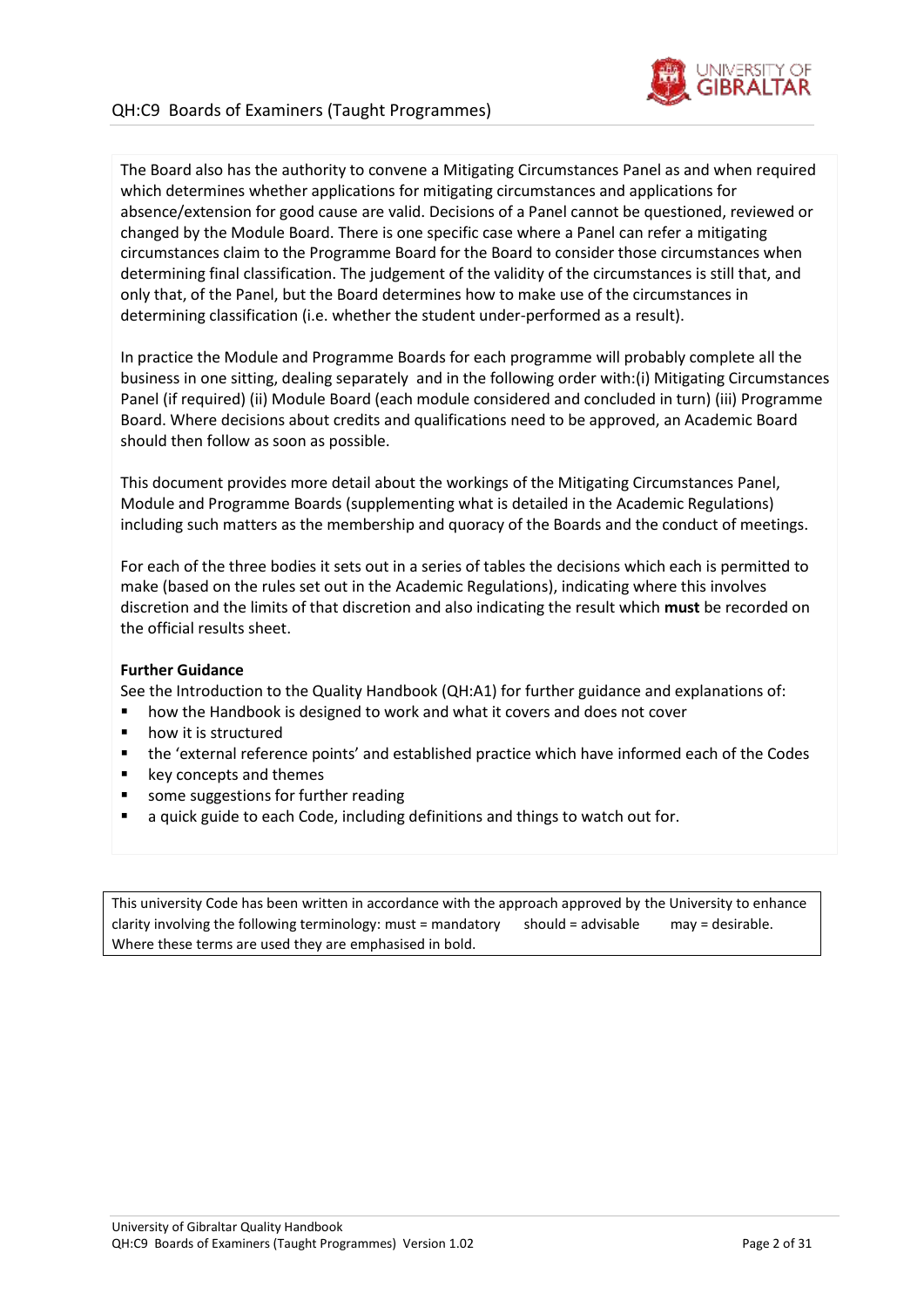

# <span id="page-2-0"></span>TABLE OF CONTENTS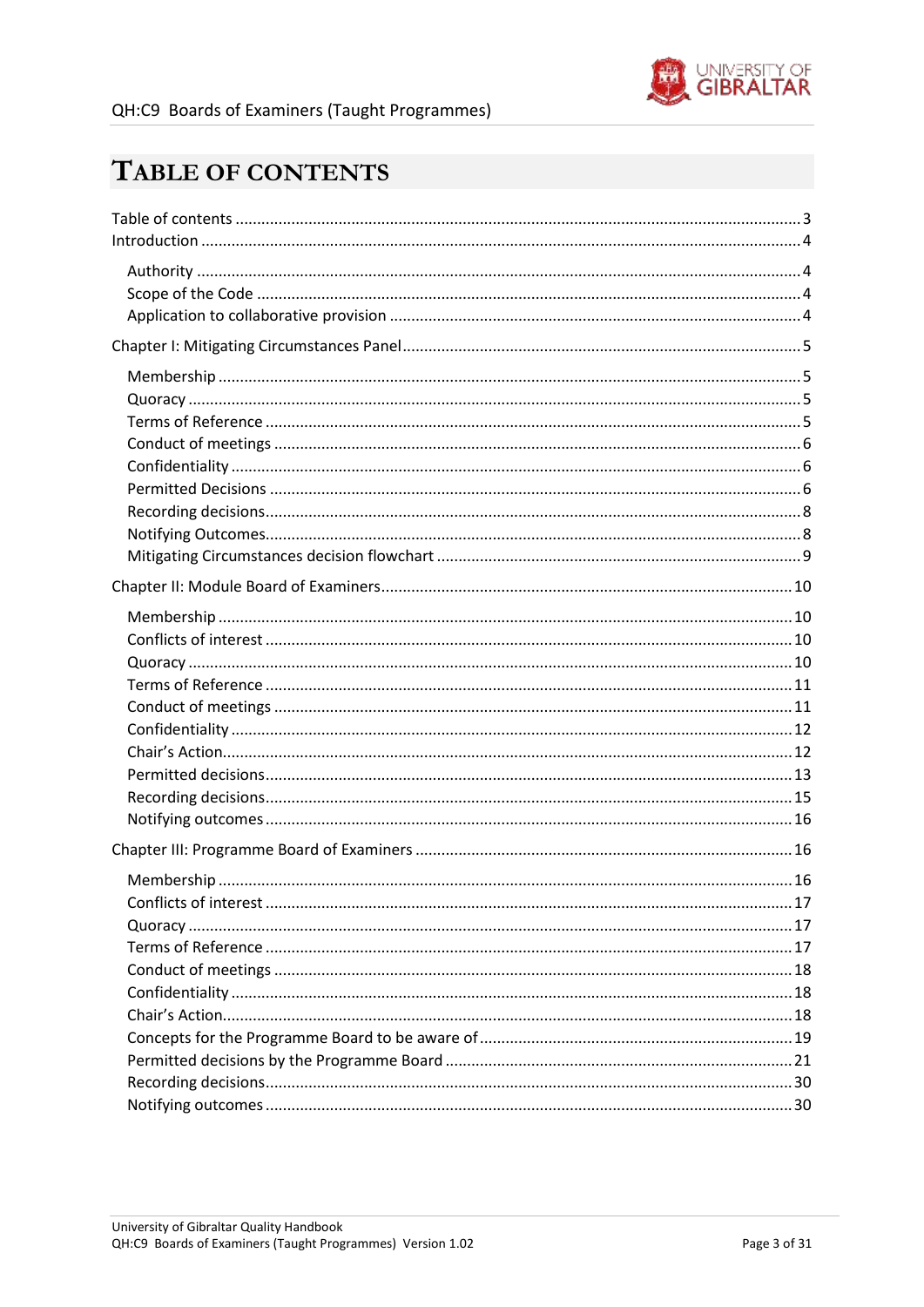

# <span id="page-3-0"></span>**INTRODUCTION**

# <span id="page-3-1"></span>**Authority**

1 The Academic Quality and Standards Committee is the final arbiter of the application and interpretation of this code of practice.

# <span id="page-3-2"></span>**Scope of the Code**

- <span id="page-3-4"></span>2 This Code applies to programmes classified by Academic Board as taught and which lead to the award of the University's higher education qualifications (as set out in the Academic Regulations: Taught Programmes (QH:C1)).
- 3 The University operates a Board of Examiners for all taught programmes exercising powers and responsibilities on behalf of the Academic Board. The final decision on the award of credits and qualifications rests with the Academic Board.
- 4 This Code must be read as subject to, and supplementing, the Academic Regulations: Taught Programmes (QH:C1).
- 5 The Board **should** be chaired by the Director of Academic Programmes and Research or a member of the academic team nominated by the Vice Chancellor.
- 6 The Board of Examiners will exercise separate jurisdiction as follows:
	- (a) when determining the award of marks for individual modules it will sit as a **Module Board** and resolve matters for each individual module in turn, without reference to student's performance in other modules. When sitting as a Module Board it has no jurisdiction over matters reserved to a Mitigating Circumstances Panel and **must** not question, review or change any decision made by a Module Board
	- (b) when determining the progression of students to the next stage of the programme or to the award of the qualification it will sit as a **Programme Board**. When sitting as a Programme Board it has no jurisdiction over matters reserved to the Module Board and **must** not question, review or change any decision made by a Module Board. The business of all applicable Module Boards **must** have been concluded before the Programme Board sits.
- 7 The Board of Examiners also has the authority to convene a Mitigating Circumstances Panel with the same chair but with membership restricted to Programme Coordinators and a representative of the University's professional services.

## <span id="page-3-3"></span>**Application to collaborative provision**

8 Unless specified by the Academic Board, this Code applies to all provision referred to in paragraph [2](#page-3-4) whether that provision is delivered by the University or another approved provider in accordance with a formal legal agreement.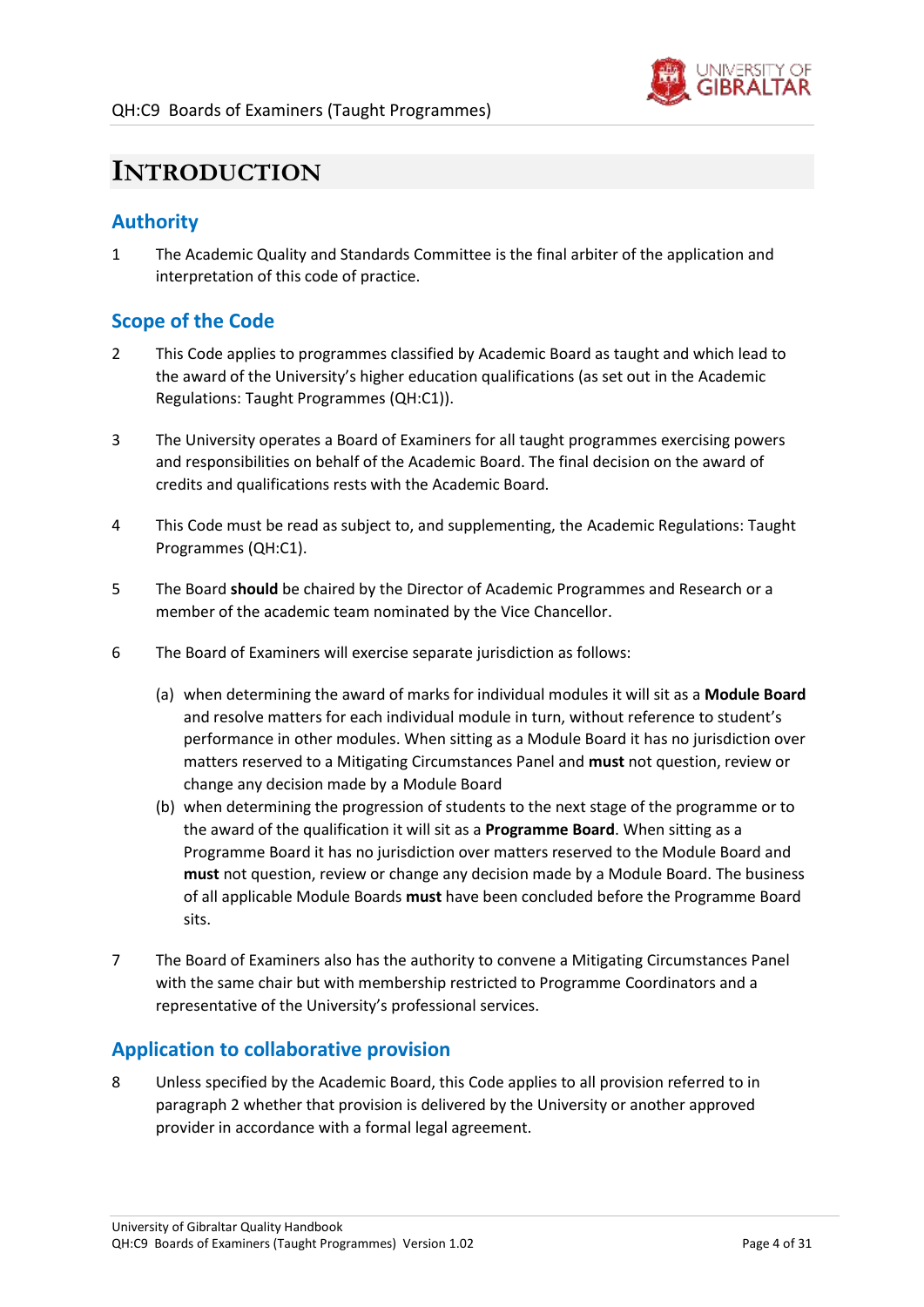

# <span id="page-4-0"></span>**CHAPTER I: MITIGATING CIRCUMSTANCES PANEL**

9 The Mitigating Circumstances Panel (MCP) is convened by the Board of Examiners as required and is responsible for considering applications by students for mitigating circumstances (including for repeat periods) and for absence/extension for good cause. The purpose of the Panel is to ensure that students' personal circumstances can be considered by as small a number of people as possible consistent with a properly informed decision being made. Each student's details which comprise an application for mitigating circumstances or absence/extension will not be disclosed outside the membership of the Panel other than to provide an outline indication of the nature of the circumstances (e.g. medical, family bereavement) to the Board of Examiners. (See Mitigating Circumstances process flowchart at the end of Chapter I).

### <span id="page-4-1"></span>**Membership**

- 10 The Mitigating Circumstances Panel **should** comprise the following:
	- (a) the Chair of the Board of Examiners (as Chair)
	- (b) one or more Programme Coordinators
	- (c) a representative of professional services.
- 11 Meetings of the Mitigating Circumstances Panel will be attended by the Registrar (or nominee) who will record the minutes of the meeting but not take part in decision-making.

### <span id="page-4-2"></span>**Quoracy**

12 The Mitigating Circumstances Panel is quorate where the Chair and at least two other members are present.

### <span id="page-4-3"></span>**Terms of Reference**

- 13 The Mitigating Circumstances Panel is responsible for:
	- (a) determining the validity of applications for absence/extensions for good cause and for mitigating circumstances (including applications for repeat periods) submitted by students or referred to the Panel by a Programme Coordinator taking into account the extent to which the circumstances are verified by independent evidence
	- (b) where an application is judged valid, determining the appropriate course of action in accordance with the rules set out in the Academic Regulations – see further the section on permitted decisions below
	- (c) for applications submitted after the application deadline, deciding whether there is a compelling case for allowing the application to be considered
	- (d) determining applications for a repeat module, semester or stage
	- (e) receiving a report of extensions for good cause granted on behalf of the Panel by Programme Coordinators
	- (f) reporting its decisions to the Module and/or Programme Board as applicable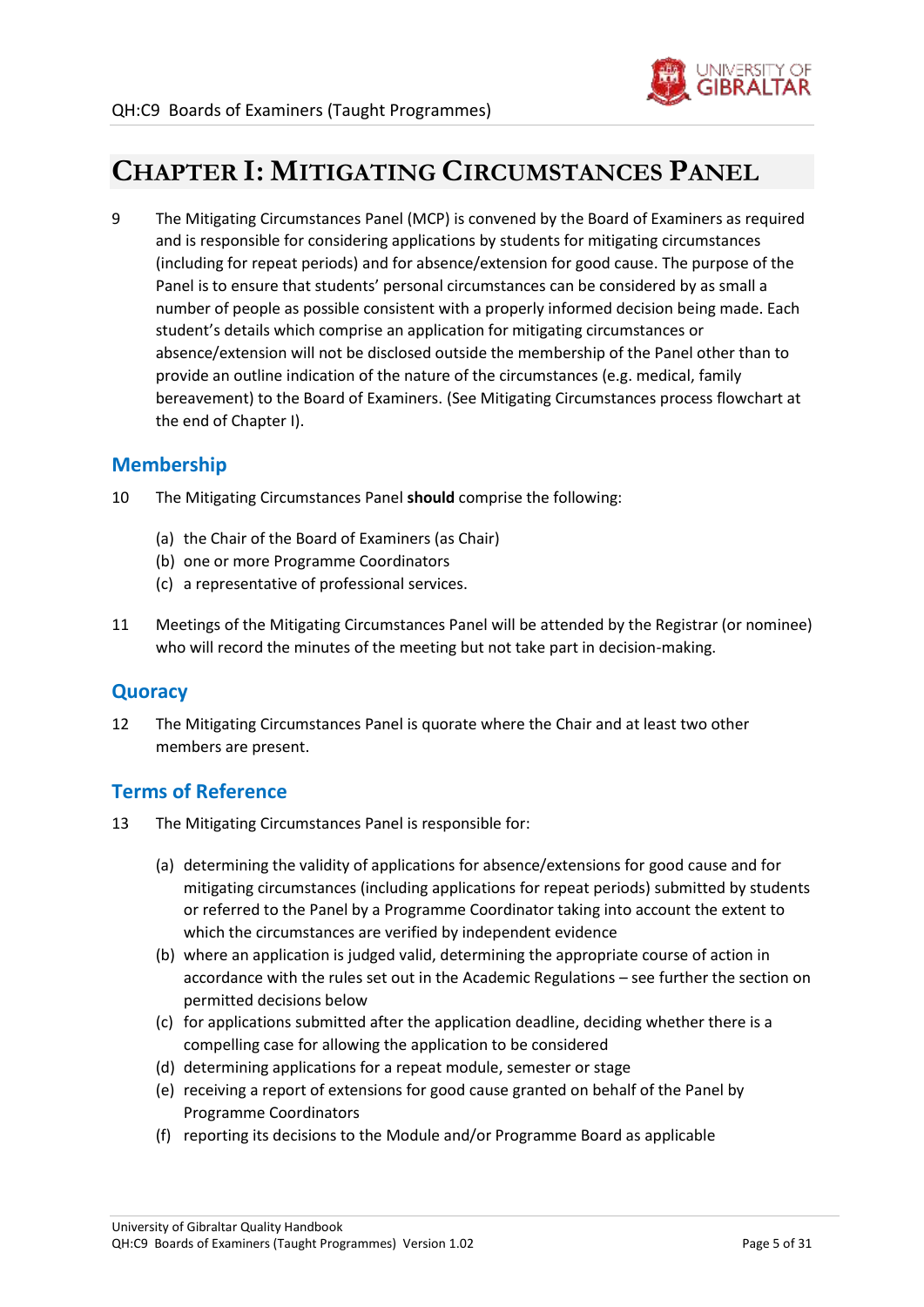

- (g) monitoring the number and type of applications submitted over time, including by programme, student characteristics and nature of circumstances
- (h) keeping under review the effectiveness of the definition of 'good cause' set out in the Academic Regulations.

## <span id="page-5-0"></span>**Conduct of meetings**

- 14 Mitigating circumstances panel will normally convene at least 1 week before the exam board. If necessary additional meetings may be held at the discretion of the chair.
- 15 Applications will be considered student by student to enable the Panel to consider the most appropriate outcome taking into account whether the circumstances relate solely to one assessment/module or relate to the full range of assessments in a given semester or year.
- 16 Members are not advocates of individual students on their programmes but are responsible for ensuring that in making decisions attention is to paid to ensuring, as far as reasonably possible, fairness to the individual student who has made an application and to all students so that applicants do not gain unfair advantage as well as minimising their risk of disadvantage.
- 17 Decisions are those of the Panel as a whole and therefore **should** be made unanimously unless this is proves impossible. In the event of the Panel resorting to a vote which does not provide a majority, the Chair will have the final decision.

### <span id="page-5-1"></span>**Confidentiality**

18 Members are bound to maintain the confidentiality of the circumstances relating to each application for mitigating circumstances and the discussions held during meetings.

### <span id="page-5-2"></span>**Permitted Decisions**

19 Mitigating Circumstances Panels are permitted to make the following decisions (Column 3 refers to the applicable paragraph in Academic Regulations: Taught Programmes (QH:C1):

| Table 1 - applications for mitigating circumstances |  |  |
|-----------------------------------------------------|--|--|
|-----------------------------------------------------|--|--|

| <b>Step</b>   | Decision                                                                                                                                                                                                                                                                                                                                                                                      | C <sub>1</sub> para |
|---------------|-----------------------------------------------------------------------------------------------------------------------------------------------------------------------------------------------------------------------------------------------------------------------------------------------------------------------------------------------------------------------------------------------|---------------------|
| 1             | Determine whether the evidence is valid:<br>has the student's assessment activity been seriously impaired by unforeseen,<br>$\bullet$<br>unavoidable and exceptional circumstances<br>is there independent evidence to verify the circumstances claimed (such as a<br>$\bullet$<br>medical certificate)                                                                                       | 94, 96-97           |
| $\mathcal{P}$ | Determine whether the application was submitted no later than two days after the<br>assessment event to which it relates                                                                                                                                                                                                                                                                      | 98                  |
| 3             | If the application was submitted later than two days, determine whether it can be<br>validly considered having regard to:<br>the reasons given by the student for the lateness of the application<br>$\bullet$<br>the risk of the student gaining, or being perceived to be gaining, an advantage<br>٠<br>through such late application.<br>(If no reasons are given, reject the application) | 99                  |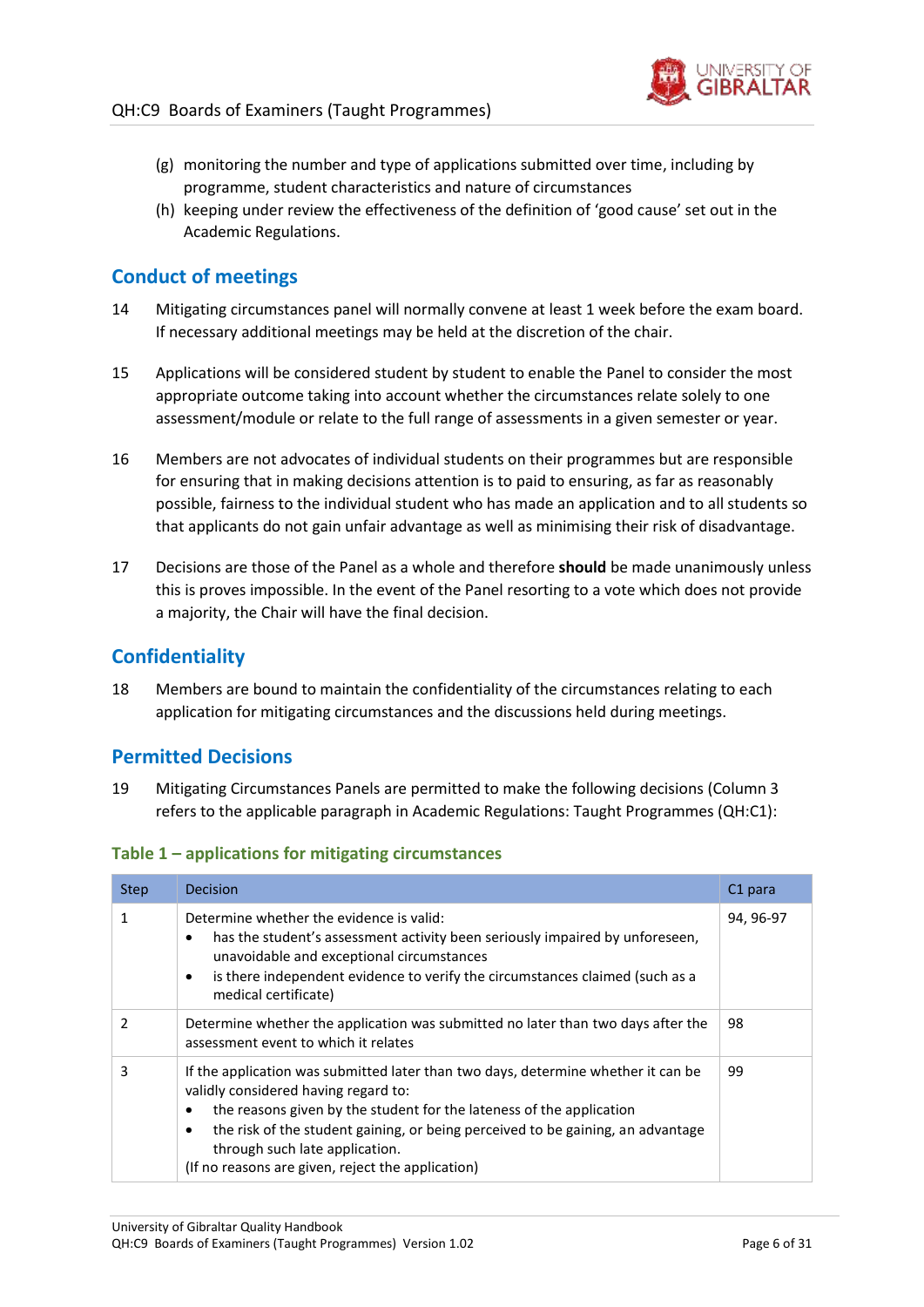

| 4 | If the application is judged to be valid determine most appropriate course of<br>action:<br>offer fresh attempt at the examination/assessment task affected (usually the<br>1)<br>best option)<br>based on the marks achieved for the module and its constituent elements,<br>2)<br>award a 'pass with mitigation' if satisfied there is strong evidence that the<br>student would have achieved a pass in the module overall but for the<br>circumstances<br>3) refer the matter to the Programme Board (usually only appropriate for a final<br>stage student on a classified degree)<br>NB: a student can waive the offer of a fresh attempt and the offer of pass with<br>mitigation (see C1 paras 102 and 104 and flowchart) | 101 |
|---|-----------------------------------------------------------------------------------------------------------------------------------------------------------------------------------------------------------------------------------------------------------------------------------------------------------------------------------------------------------------------------------------------------------------------------------------------------------------------------------------------------------------------------------------------------------------------------------------------------------------------------------------------------------------------------------------------------------------------------------|-----|
| 5 | Advise the Module Board according to the decisions made at steps 1-4:<br>mitigating circumstances accepted and which decision it has made in step 4<br>1)<br>mitigating circumstances rejected: (a) circumstances insufficiently severe etc<br>2)<br>and/or (b) not verified by valid evidence<br>application rejected as outside the two day deadline and insufficient<br>3)<br>justification for lateness                                                                                                                                                                                                                                                                                                                       |     |

#### **Table 2 – applications for absence/extension for good cause**

NB: applications for extension may be determined by the relevant Programme Coordinator on behalf of the Mitigating Circumstances Panel given the need for a prompt decision for example where an assessment is taking place early on in the semester and an extension will enable the student to complete the assessment.

| <b>Step</b> | Decision                                                                                                                                                                                                                                                                                                                                                                                                                                                                                           | QF para  |
|-------------|----------------------------------------------------------------------------------------------------------------------------------------------------------------------------------------------------------------------------------------------------------------------------------------------------------------------------------------------------------------------------------------------------------------------------------------------------------------------------------------------------|----------|
| 1           | Determine whether the evidence is valid:<br>do the student's circumstances constitute 'good cause'<br>٠<br>is there independent evidence to verify the circumstances claimed (such as a<br>$\bullet$<br>medical certificate)                                                                                                                                                                                                                                                                       | 67, 72-3 |
| 2           | Determine whether the application was submitted no later than two days after the<br>assessment event to which it relates                                                                                                                                                                                                                                                                                                                                                                           | 67       |
| 3           | If the application was submitted later than two days, determine whether it can be<br>validly considered having regard to:<br>the reasons given by the student for the lateness of the application<br>$\bullet$<br>the risk of the student gaining, or being perceived to be gaining, an advantage<br>$\bullet$<br>through such late application.<br>(If no reasons are given, reject the application)                                                                                              | 69       |
| 4           | Advise the Module Board according to the decisions made at steps 1-3:<br>application accepted: for examinations - fresh attempt; for other assessments<br>1)<br>- extension*<br>application rejected: (a) circumstances insufficiently severe etc and/or (b) not<br>2)<br>verified by valid evidence<br>application rejected as outside the two day deadline and insufficient<br>3)<br>justification for lateness<br>*for extensions, the Programme Coordinator sets a new deadline for submission | 68,70    |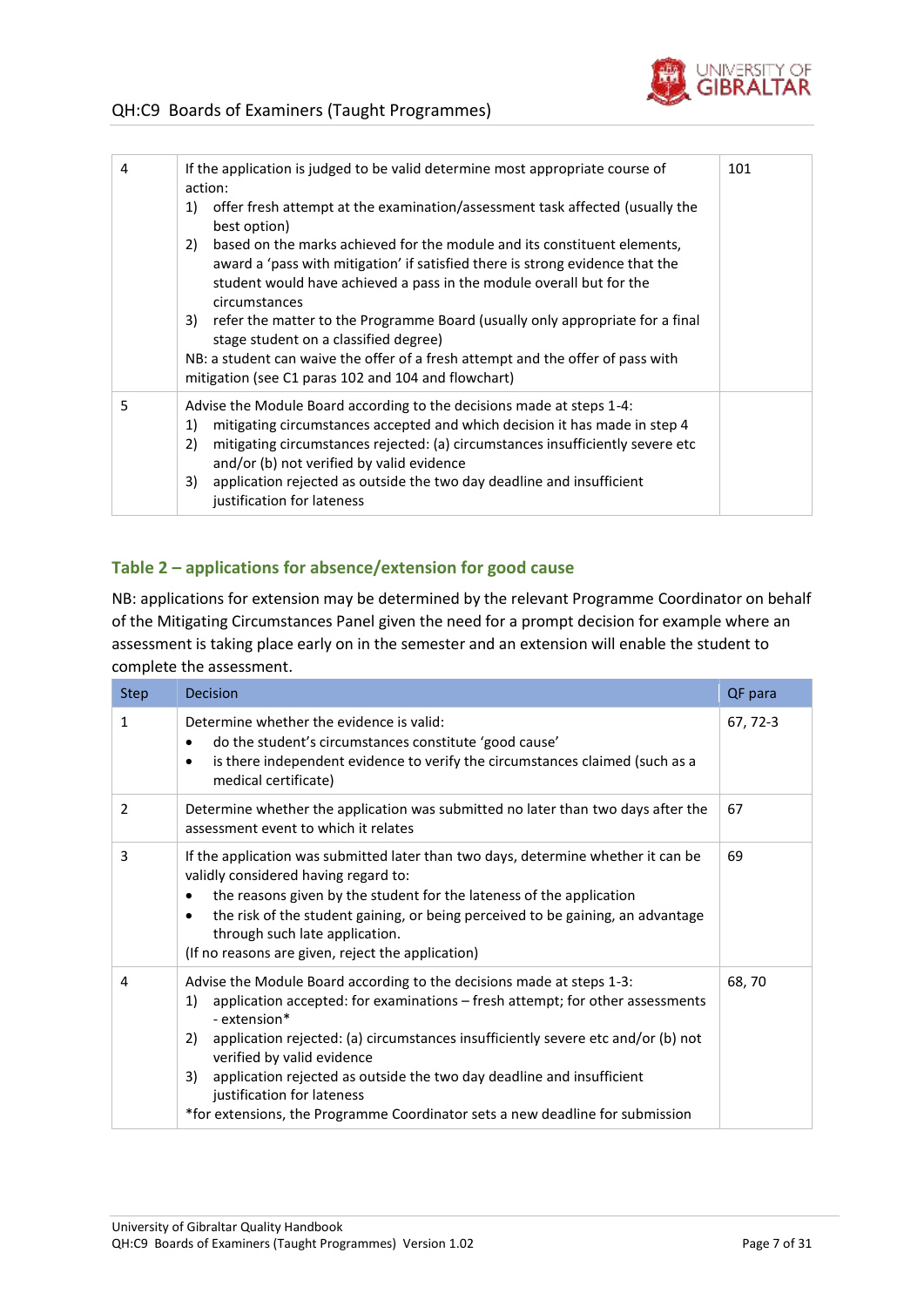

#### **Table 3 – Repeat module or stage**

Exceptionally there will be cases where a student's ability to study is affected by extensive circumstances affecting all their modules in a semester or a whole academic year and where granting extensions or fresh attempts will not provide a fair opportunity for the student or enable them to get back on track. In this situation the Mitigating Circumstances Panel is empowered to consider a more extensive remedy involving repeating all the modules in a semester or the whole year. There is no deadline for such an application, and the student is likely to be reliant on advice from a tutor, Programme Coordinator or member of professional services regarding the appropriateness of making an application.

| <b>Step</b> | Decision                                                                                                                                                                                                          | QF para |
|-------------|-------------------------------------------------------------------------------------------------------------------------------------------------------------------------------------------------------------------|---------|
| 1           | Determine whether the evidence is valid:<br>are the student's circumstances sufficiently severe<br>٠<br>is there independent evidence to verify the circumstances claimed (such as a<br>٠<br>medical certificate) | 106-7   |
| 2           | Would allowing a repeat give the student an unfair advantage over other students?                                                                                                                                 | 107     |
| 3           | If satisfied that the application is appropriate determine the extent of the repeat<br>required:<br>single module<br>٠<br>the semester<br>٠<br>the entire year                                                    |         |
| 4           | Notify the Board of Examiners of the outcome (affects both Module and<br>Programme Boards)                                                                                                                        |         |

## <span id="page-7-0"></span>**Recording decisions**

20 The minutes of the meeting **must** record the decision made by the Panel and the reasons for each decision. Decisions are those of the Panel as a whole and therefore minutes **must** not attribute comments or views to individual members.

## <span id="page-7-1"></span>**Notifying Outcomes**

- 21 Decisions of the Mitigating Circumstances Panel will be notified to students only after the Module and, where applicable, Programme Boards have sat and made their decisions.
- 22 For each application the student **must** be informed of:
	- (a) the outcome of the application
	- (b) the option considered most appropriate
	- (c) the reasons for the decision; where the application is rejected the notification **must** make clear whether it was rejected because the circumstances were not severe enough, the evidence was not verified and/or the application was out of time.
- 23 Students have the right to appeal under the University's Code on Academic Appeals (QH:C11).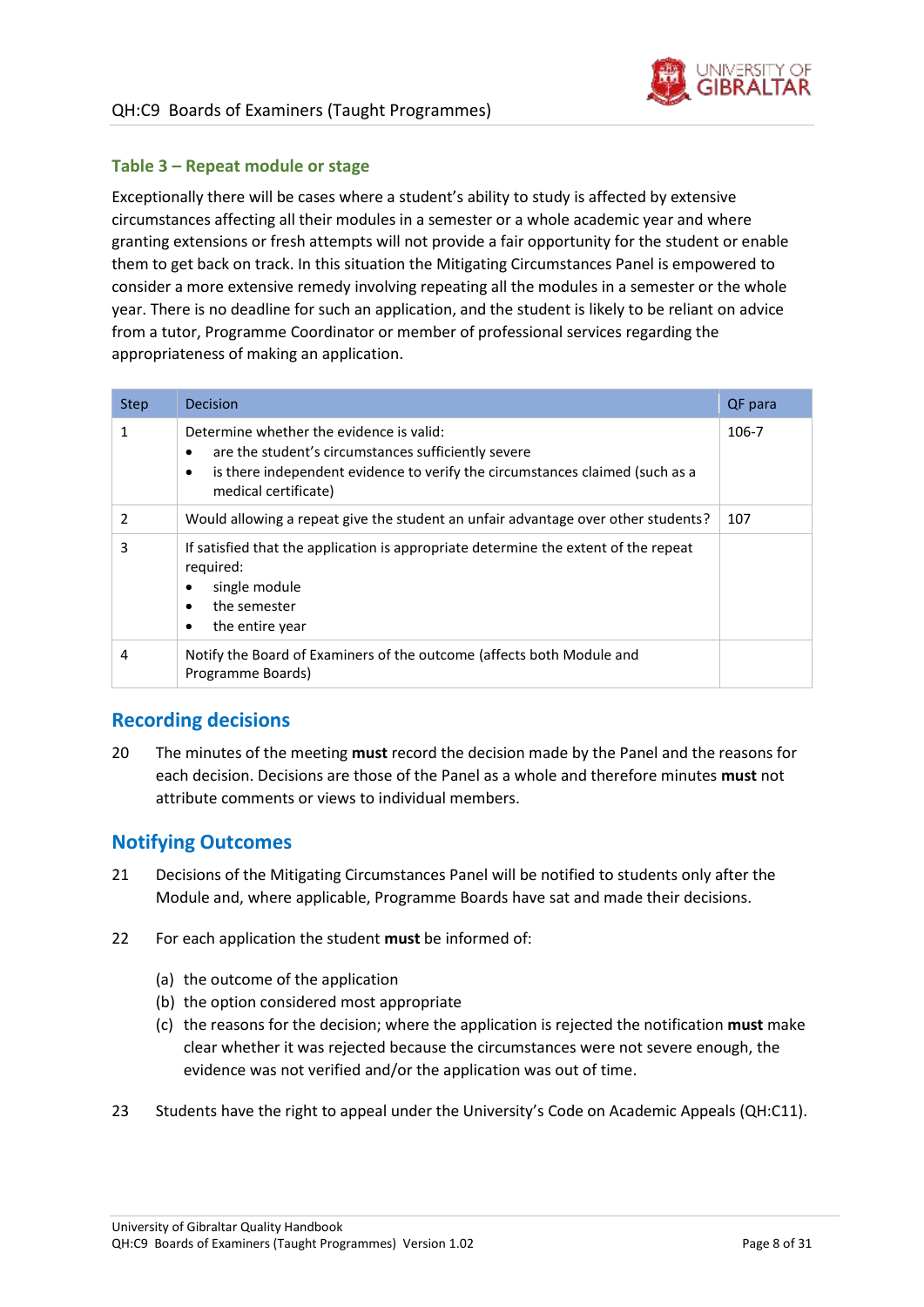<span id="page-8-0"></span>



To be applied with reference to Code C1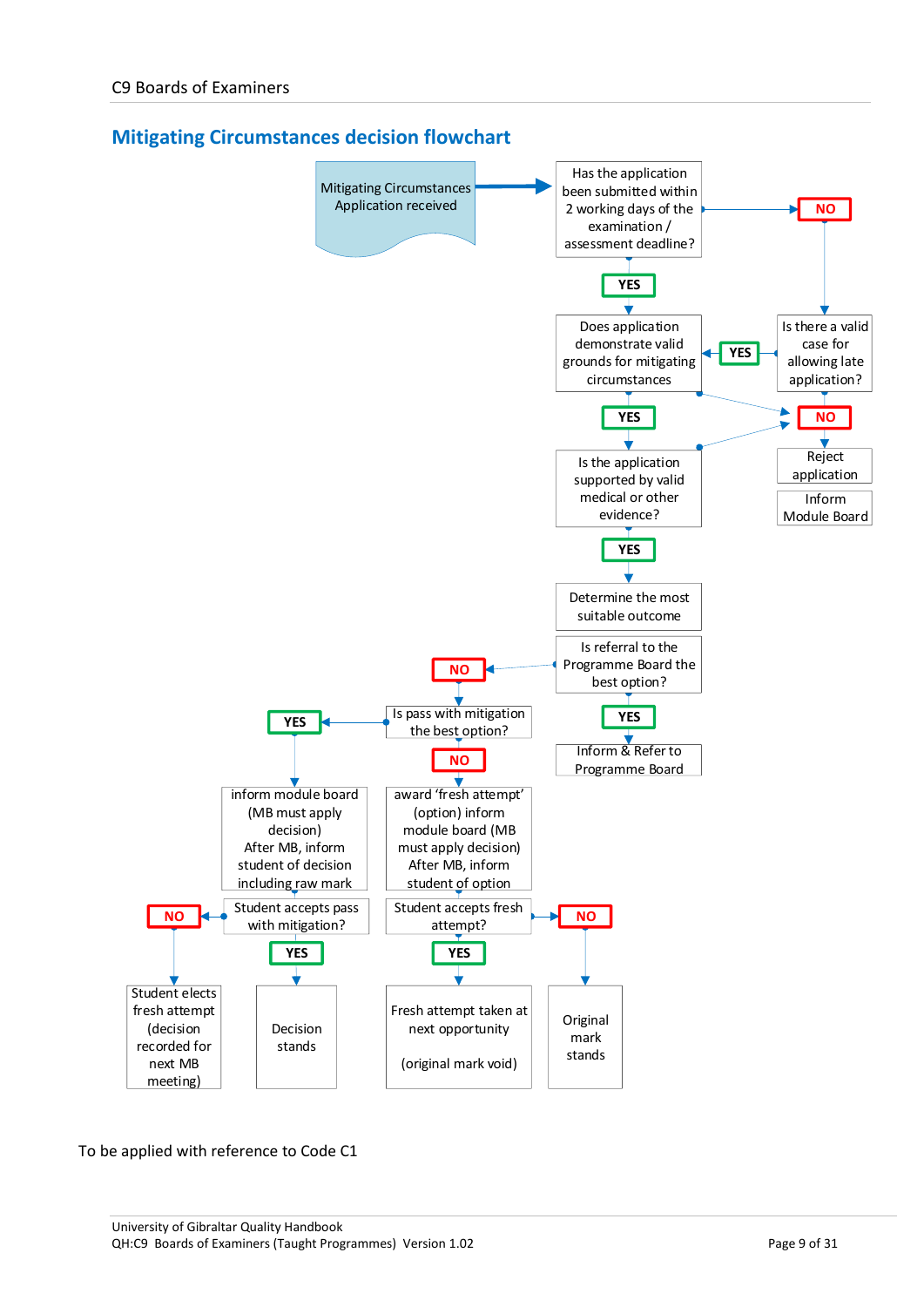

# <span id="page-9-0"></span>**CHAPTER II: MODULE BOARD OF EXAMINERS**

- 24 When determining the outcomes of assessments at the module level the Board of Examiners will sit as the Module Board of Examiners with jurisdiction over module outcomes. The purpose of the Module Board is to confirm the marks for each student within each module ensuring that the marks are an accurate and fair reflection of each student's achievement and that the assessment process has been 'equitable, valid and reliable'.
- 25 Module Boards must comply with the rules set out in the Academic Regulations: Taught Programmes (QH:C1).

### <span id="page-9-1"></span>**Membership**

- 26 Membership of the Module Board depends on the specific programme and its constituent modules which are being considered in turn.
- 27 The Module Board comprises the following:
	- (a) the Chair of the Board of Examiners
	- (b) the Programme Coordinator for the programme under consideration
	- (c) the internal examiners for the modules comprising the programme under consideration
	- (d) the external examiner(s) for the modules comprising the programme under consideration
	- (e) the Academic Quality and Learning Manager as monitor and advisor on procedural matters.
- 28 Meetings of the Module Board **must** be attended by the Registrar (or nominee) who will record the minutes of the meeting but not take part in decision-making.

## <span id="page-9-2"></span>**Conflicts of interest**

29 If a member of the Module Board has a personal or professional conflict of interest relating to a student on the programme they **must** discuss that interest with the Chair who will determine (if necessary in consultation with the Chair of Academic Board) whether the member should be allowed to participate in meetings of the Module Board.

## <span id="page-9-3"></span>**Quoracy**

- 30 The Module Board is quorate where the Chair and at least 50% of the remaining members are present.
- 31 External examiners are expected to attend all Examination Boards, however for logistical reasons, participation and attendance may be conducted via electronic means such as Zoom. In such cases, the external examiner will be given the opportunity to provide written comments in advance of the meeting.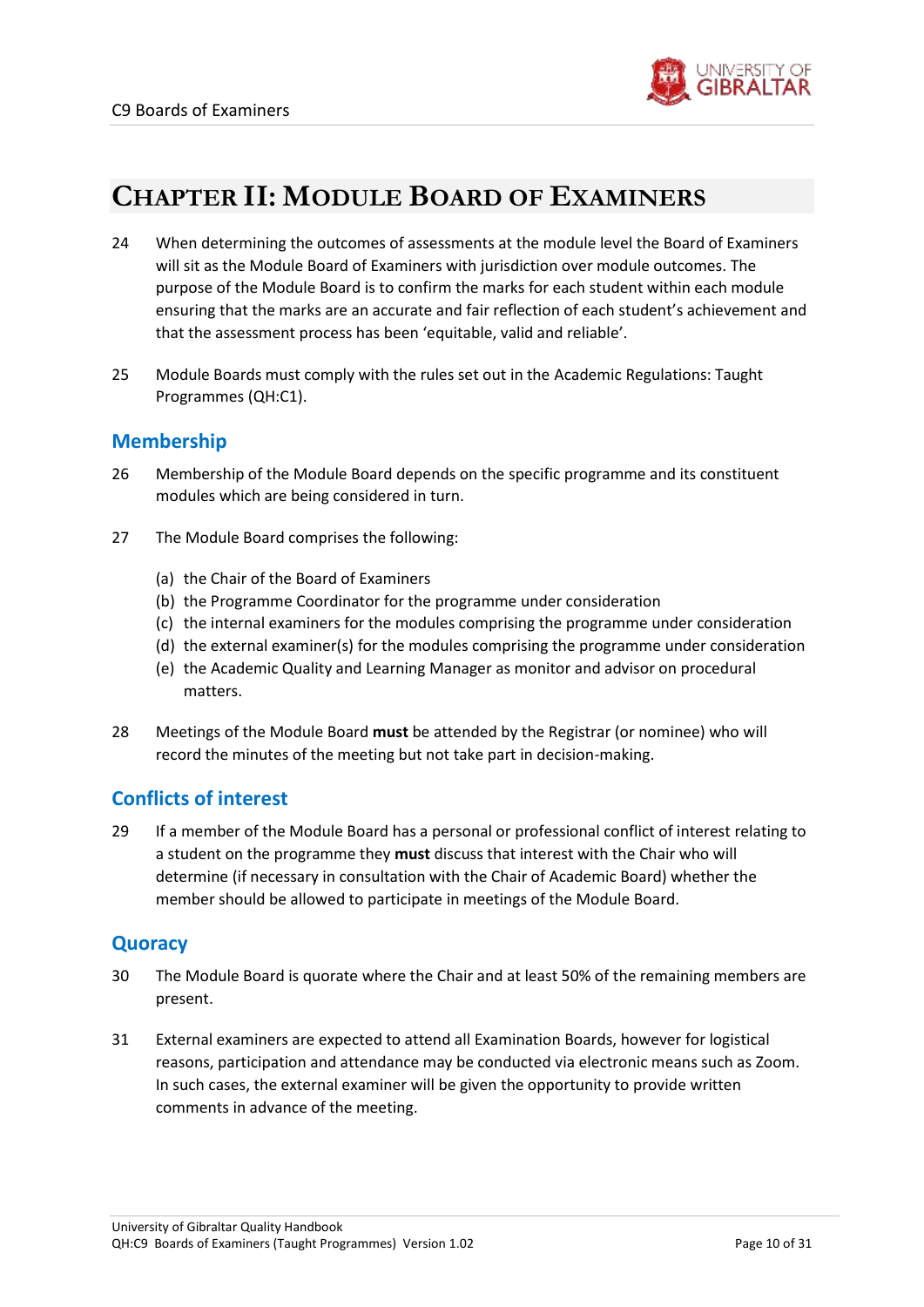

32 All other members of the Module Board are required to attend all meetings, unless permission has been granted by the Chair not to attend, in which case the member will be expected to provide comments to the Chair in advance of the meeting.

## <span id="page-10-0"></span>**Terms of Reference**

- 33 The Module Board, in respect of each module and each assessment attempt, is responsible for:
	- (a) confirming that the summative assessment tasks were properly internally and externally moderated (as set out in the Academic Regulations QH:C1, para 133 onwards)
	- (b) confirming that all summative assessment tasks have been first marked and second marked where required (QH:C1, paras 138 onwards) applying the relevant marking criteria
	- (c) confirming that the marks for each summative assessment task have been internally and externally moderated (as set out in the Academic Regulations QH:C1, para 151 onwards)
	- (d) confirming that there were no irregularities in the conduct of the assessment process
	- (e) confirming the final mark for each student for the module based on the aggregation of sub-module assessment tasks combined as set out in the module descriptor and taking account of any specific circumstances relating to mitigating circumstances, academic misconduct or late/non-attendance or submission (as set out below) and applying the University marking scale applicable to the level of the module
	- (f) monitoring the performance of students in the module (and in the sub-module assessment tasks) including making comparisons with the previous three years (where data are available).
- 34 The Module Board is not permitted to review, revise or query the decision of a Mitigating Circumstances Panel or an Academic Misconduct Panel.

## <span id="page-10-1"></span>**Conduct of meetings**

- 35 Each module will be considered in turn and separately.
- 36 The Module Board will have available to it the following information:
	- (a) notification of students/modules in which allegations of academic misconduct are under investigation
	- (b) the outcomes of any completed academic misconduct investigations and any penalties imposed
	- (c) any decisions of the Mitigating Circumstances Panel
	- (d) a report of any assessment work submitted late but without good cause, indicating work submitted within two working days of the submission deadline – to which the pass mark 'cap' **must** be applied (excluding reassessed work) – and work submitted later than those two days – to which a mark of zero will be applied
	- (e) a report of any assessment work classified by the examiner as 'over-length' for which a penalty was imposed (or disregarding the over-length element)
	- (f) the marks awarded for any previous attempt at the module if applicable
	- (g) the attendance and submission record of each student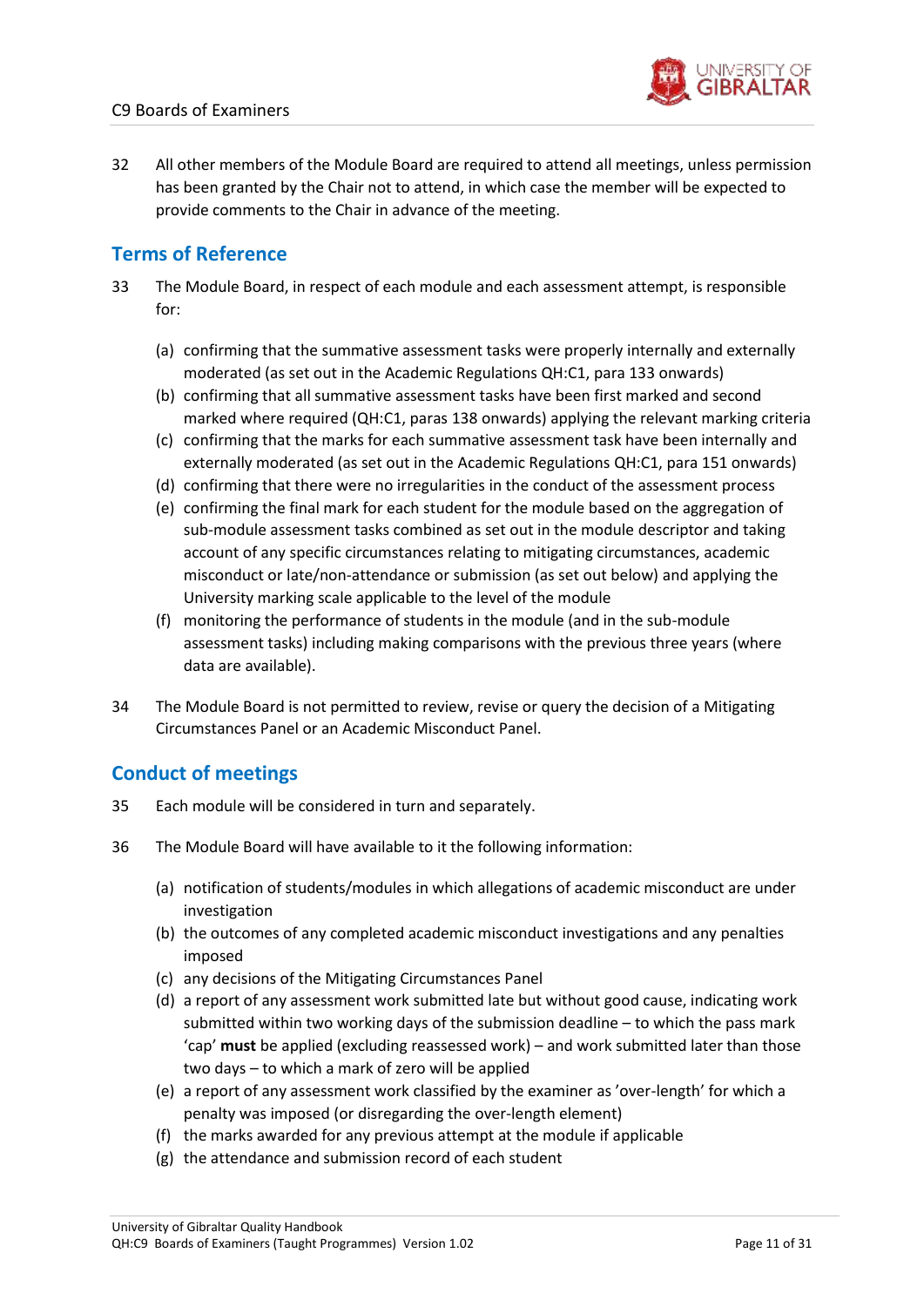

- (h) the applicable assessment criteria/marking scheme or equivalent for each assessment task
- (i) statistical data on the profile of marks for the module and the assessment tasks which comprise the module (including data for the previous three years where available).
- 37 The Module Board **must** defer the module decision in relation to any student for whom an investigation for academic misconduct has been commenced but not yet resolved.
- 38 The Module Board **must** receive a report from the examiners and from the external examiner, confirming that the marks have been internally and externally moderated and that the grading criteria for the assessment components have been applied correctly.
- 39 In the event that the internal examiners, or the external examiner, recommend that the marking criteria have been applied too harshly or too generously, or there has been some other problem with a component of the assessment, the Module Board **must** consider whether the marks should be scaled upwards or downwards. If marks are scaled, the Module Board **must** be satisfied that there is evidence that students who receive a pass mark have met the learning outcomes of the module, and that marking reflects the published assessment criteria and marking scheme. The method used for scaling marks **must** be determined by the Module Board and **must** be applied to all students within the cohort being considered.
- 40 The Chair of the Module Board will invite the external examiner to provide any observations or feedback (in advance or at the meeting) regarding the modules for which they are responsible, including offering constructive comment, criticism or suggestion for enhancement of the module.
- 41 Decisions are those of the Module Board as a whole and therefore **should** be made unanimously unless this is proves impossible. In the event of the Board resorting to a vote which does not provide a majority, the Chair will have the final decision. The external examiner is one member of the Module Board; their view is significant but can be overridden where the Board considers this justifiable.
- 42 The Module Board **must not** use an oral (*viva voce*) examination as a means to help it make any decision under this Framework.

# <span id="page-11-0"></span>**Confidentiality**

43 Members are bound to maintain the confidentiality of the discussions which take place within the Module Board. Results will be notified as set out below and not by individual members of the Module Board.

### <span id="page-11-1"></span>**Chair's Action**

44 Exceptionally it may be necessary to make a decision in respect of an individual student without being able to convene the full Module Board. Where the Chair judges this to be the case they will attempt to consult with as many members of the Module Board as possible, including the external examiner, before making a decision.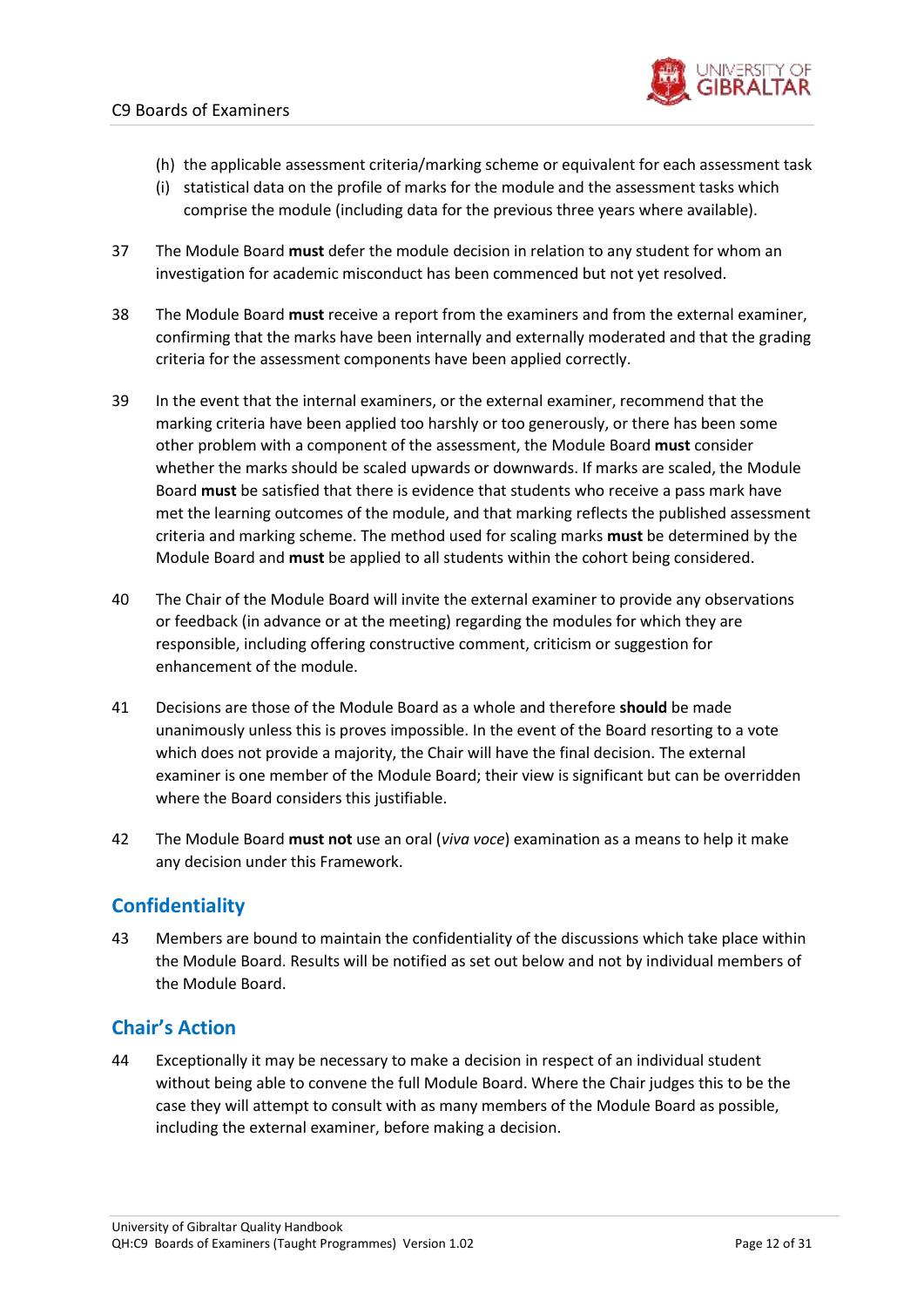

45 The decision, and the reasons for needing to take Chair's Action, **must** be reported to the next meeting of the Module Board.

### <span id="page-12-0"></span>**Permitted decisions**

- 46 The following tables set out the decisions which the Module Board is permitted to make to ensure compliance with the rules in the Academic Regulations. The table should be followed for each module in turn.
- 47 Final module marks are the combination of the sub-module elements weighted according to the weightings set out in the module specification (including any scaling applied by the Module Board). Marks are positive integers applying the relevant University marking scale according to the level of the module (NOT the level of the programme):
	- Levels 4-6: 0-100 with pass mark at 40
	- Level 7: 0-100 with pass mark at 50
	- For any module specified as 'pass/fail' enter either 'pass' or 'fail only'.

#### **Table 4 - Following First Attempts**

- 48 If none of the scenarios set out below apply, enter final module mark on the official results sheet.
- 49 Where students are permitted new first attempts by the Mitigating Circumstances Panel they must be reconsidered by the Module Board at the next opportunity using table 4 once the first attempt has been completed.

#### **Table 4**

| <b>No</b>    | Scenario                                                                                                                   | <b>Decision of Module</b><br><b>Board</b>                                                                                   | Mandatory/<br><b>Discretion</b> | Para  | Recorded on<br>official results<br>sheet*                        |
|--------------|----------------------------------------------------------------------------------------------------------------------------|-----------------------------------------------------------------------------------------------------------------------------|---------------------------------|-------|------------------------------------------------------------------|
| $\mathbf{1}$ | Allegation of academic misconduct<br>(in one or more assessment tasks)<br>being investigated but not resolved              | Defer decision<br>(assessment task<br>marks not affected<br>should be recorded<br>and carried forward)                      | Mandatory                       | QH:C7 | DD (AMP)                                                         |
| 2            | Allegation of academic misconduct<br>proven and penalty imposed                                                            | Apply penalty as<br>prescribed by the<br>AM Panel                                                                           | Mandatory                       | QH:C7 | Enter final<br>module mark<br>(according to<br>penalty)<br>(AMR) |
| 3            | Valid application for mitigating<br>circumstances - Decision of MCP:<br>fresh attempt (at one or more<br>assessment tasks) | Fresh attempt: new<br>first attempt<br>(assessment task<br>marks not affected<br>should be recorded<br>and carried forward) | Mandatory                       | 101   | DDI (FA 1st)                                                     |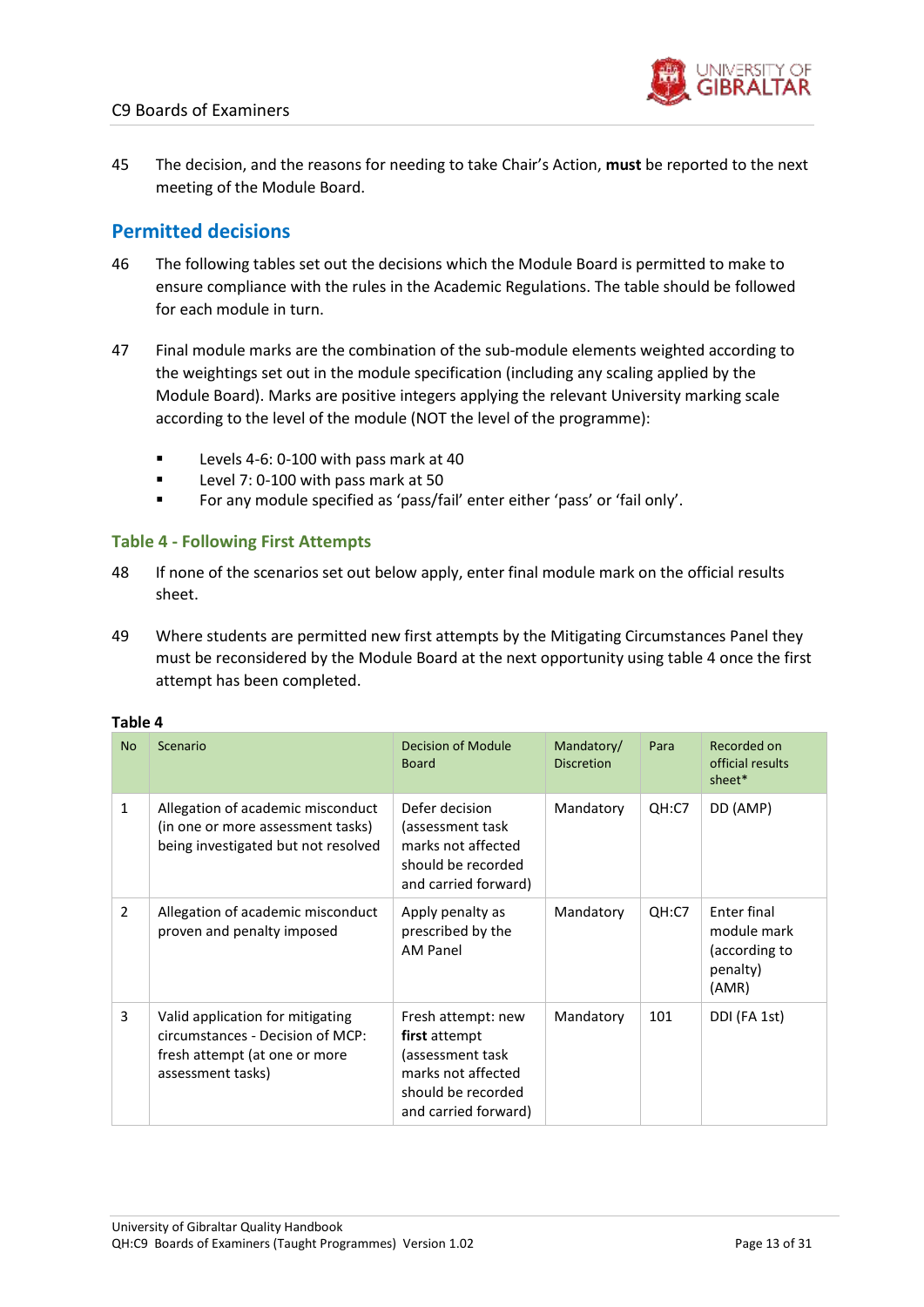

| <b>No</b> | Scenario                                                                                                                                             | <b>Decision of Module</b><br><b>Board</b>                                                              | Mandatory/<br><b>Discretion</b> | Para | Recorded on<br>official results<br>sheet*                                          |
|-----------|------------------------------------------------------------------------------------------------------------------------------------------------------|--------------------------------------------------------------------------------------------------------|---------------------------------|------|------------------------------------------------------------------------------------|
| 4         | Valid application for mitigating<br>circumstances - Decision of MCP:<br>'pass with mitigation'                                                       | Pass with mitigation                                                                                   | Mandatory                       | 101  | 40 (PWM)<br>or<br>50 (PWM)                                                         |
| 5         | Valid application for mitigating<br>circumstances - Decision of MCP:<br>'refer to Programme Board'                                                   | Confirm final module<br>mark (ignoring the<br>MCP issue)                                               | Mandatory                       | 101  | Enter final<br>module mark<br>(and record in<br>minutes)                           |
| 6         | <b>Extension granted by Mitigating</b><br>Circumstances Panel - extension<br>period not yet expired                                                  | Defer decision<br>(assessment task<br>marks not affected<br>should be recorded<br>and carried forward) | Mandatory                       | 70   | DDI (EXT)                                                                          |
| 7         | Absence with good cause granted<br>by Mitigating Circumstances Panel<br>(examination not yet sat)                                                    | Defer decision<br>(assessment task<br>marks not affected<br>should be recorded<br>and carried forward) | Mandatory                       | 70   | DDI (AGC)                                                                          |
| 8         | Over-length assessment                                                                                                                               | Confirm the final<br>module mark using<br>the sub-module<br>element with the<br>penalty imposed        | Mandatory                       | 75   | <b>Enter final</b><br>module mark<br>(OLA)                                         |
| 9         | Assessment submitted after<br>deadline but within two days<br>without good cause                                                                     | Award maximum of<br>pass mark for the<br>sub-module element<br>then calculate final<br>module mark     | Mandatory                       | 77   | <b>Enter final</b><br>module mark<br>$(ABS)$ **                                    |
| 10        | Assessment submitted more than<br>two days after deadline without<br>good cause                                                                      | Award zero for the<br>sub-module element<br>then calculate final<br>module mark                        | Mandatory                       | 78   | <b>Enter final</b><br>module mark<br>$(ABS)$ **                                    |
| 11        | Absent from examination without<br>good cause                                                                                                        | Award zero for the<br>examination then<br>calculate final<br>module mark                               | Mandatory                       | 81   | <b>Enter final</b><br>module mark<br>$(ABS)$ **                                    |
| 12        | Final module mark < pass mark and<br>scenarios 9, 10 or 11 apply                                                                                     | Consider whether to<br>deny student the<br>right to be<br>reassessed in the<br>module                  | Discretionary                   | 89   | <b>Enter final</b><br>module mark<br>If reassessment<br>denied also<br>enter RNP** |
| 13        | Final module mark < pass mark and<br>student has not met<br>attendance/submission (including<br>formative assessment)<br>requirements for the module | Consider whether to<br>deny student the<br>right to be<br>reassessed in the<br>module                  | Discretionary                   | 89   | Enter final<br>module mark<br>If reassessment<br>denied also<br>enter RNP**        |

\*\* record in minutes that penalty imposed and reasons for the decision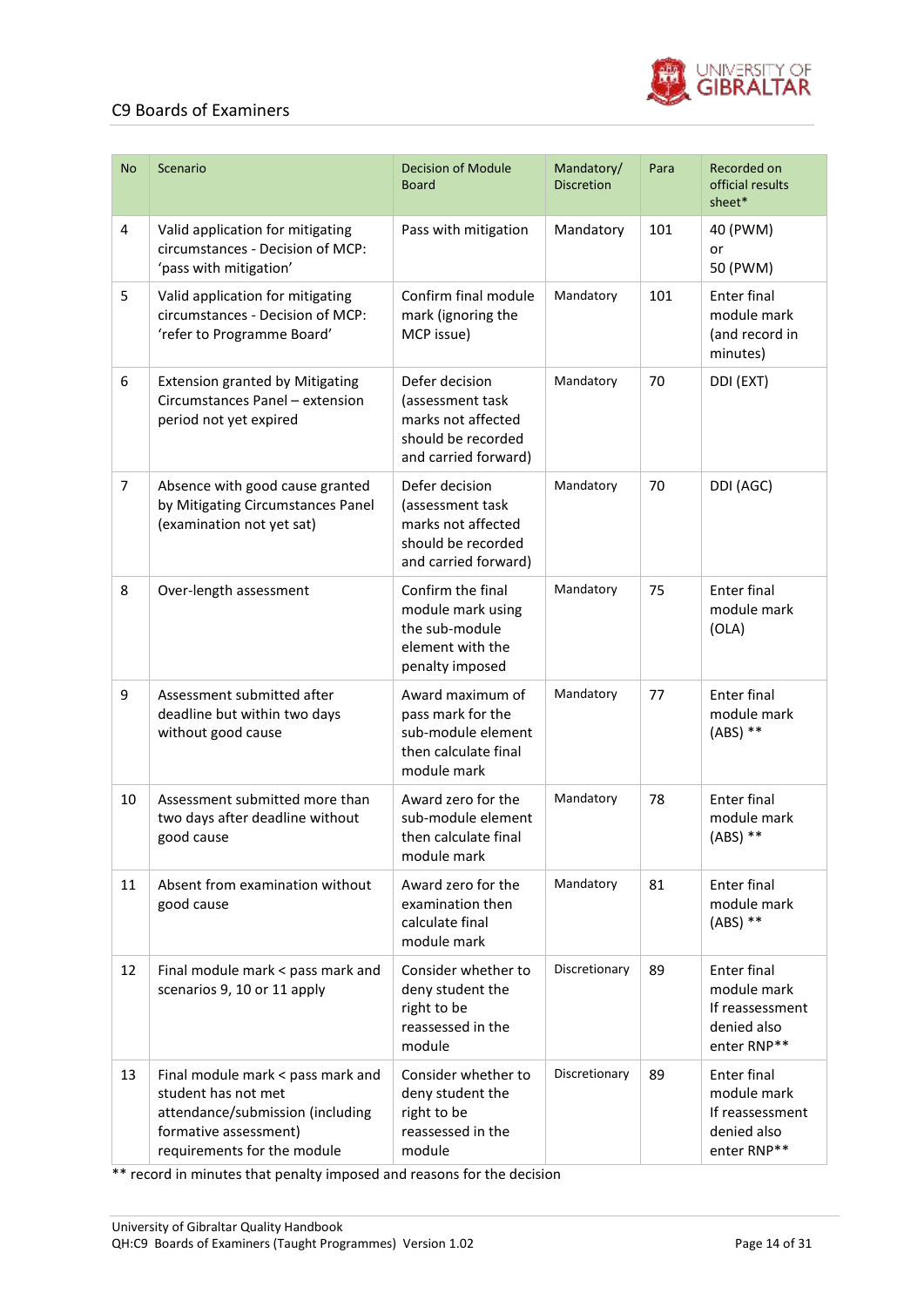

#### **Table 5 – Following Reassessment (2nd attempts)**

50 When the Module Board is sitting to consider reassessments ( $2<sup>nd</sup>$  attempts) table 4 applies with the following changes:

|  | Valid application for mitigating<br>circumstances - Decision of MCP:<br>fresh attempt (at one or more<br>assessment tasks) | Fresh attempt: new<br>second attempt<br>(assessment task marks<br>not affected should be<br>recorded and carried | Mandatory | 101 | DDI (FA<br>2 <sup>nd</sup> |
|--|----------------------------------------------------------------------------------------------------------------------------|------------------------------------------------------------------------------------------------------------------|-----------|-----|----------------------------|
|  |                                                                                                                            | forward)                                                                                                         |           |     |                            |

Scenarios 12 and 13 in Table 3 do not apply.

51 All final module marks **must** be capped at the pass mark for the module (40 or 50) and the mark recorded on the official results sheet as 40R or 50R to indicate that it is a second attempt. No further assessment attempts are permitted.

#### **Abbreviations used in the tables 4-5**

| <b>ABS</b> | Assessment submitted late without good cause/absent from examination without good cause  |
|------------|------------------------------------------------------------------------------------------|
| AGC        | Absence with good cause granted by Mitigating Circumstances Panel                        |
| AMP        | Allegation of academic misconduct – decision pending                                     |
| <b>AMR</b> | Allegation of academic misconduct – decision resolved (penalty notified to Module Board) |
| DD         | Decision Deferred                                                                        |
| DDI        | Decision Deferred Assessment Incomplete                                                  |
| <b>EXT</b> | Extension granted by Mitigating Circumstances Panel                                      |
| FA         | Fresh attempt ( $1^{st}$ = new first attempt) ( $2^{nd}$ = new second attempt)           |
| OA         | Penalty imposed for over-length assessment                                               |
| <b>PWM</b> | Pass with mitigation                                                                     |
| <b>RNP</b> | Reassessment not permitted                                                               |

### <span id="page-14-0"></span>**Recording decisions**

- 52 Decisions will be recorded by the Registrar as follows for each module in turn:
	- (a) the final mark for each student **must** be recorded on the official results sheet provided for the purpose and/or the alternative or additional entry (as specified in the above tables) where applicable
	- (b) any exercise of discretion or decision other than the simple awarding of the final mark **must** be recorded in the minutes, including the Board's reasons for the decision.
- 53 Decisions are those of the Board as a whole and therefore minutes **must not** attribute comments or views to individual members.
- 54 The completed official results sheet **must** be signed by the Chair of the Module Board and the external examiner to indicate that the results recorded on the List are an accurate record of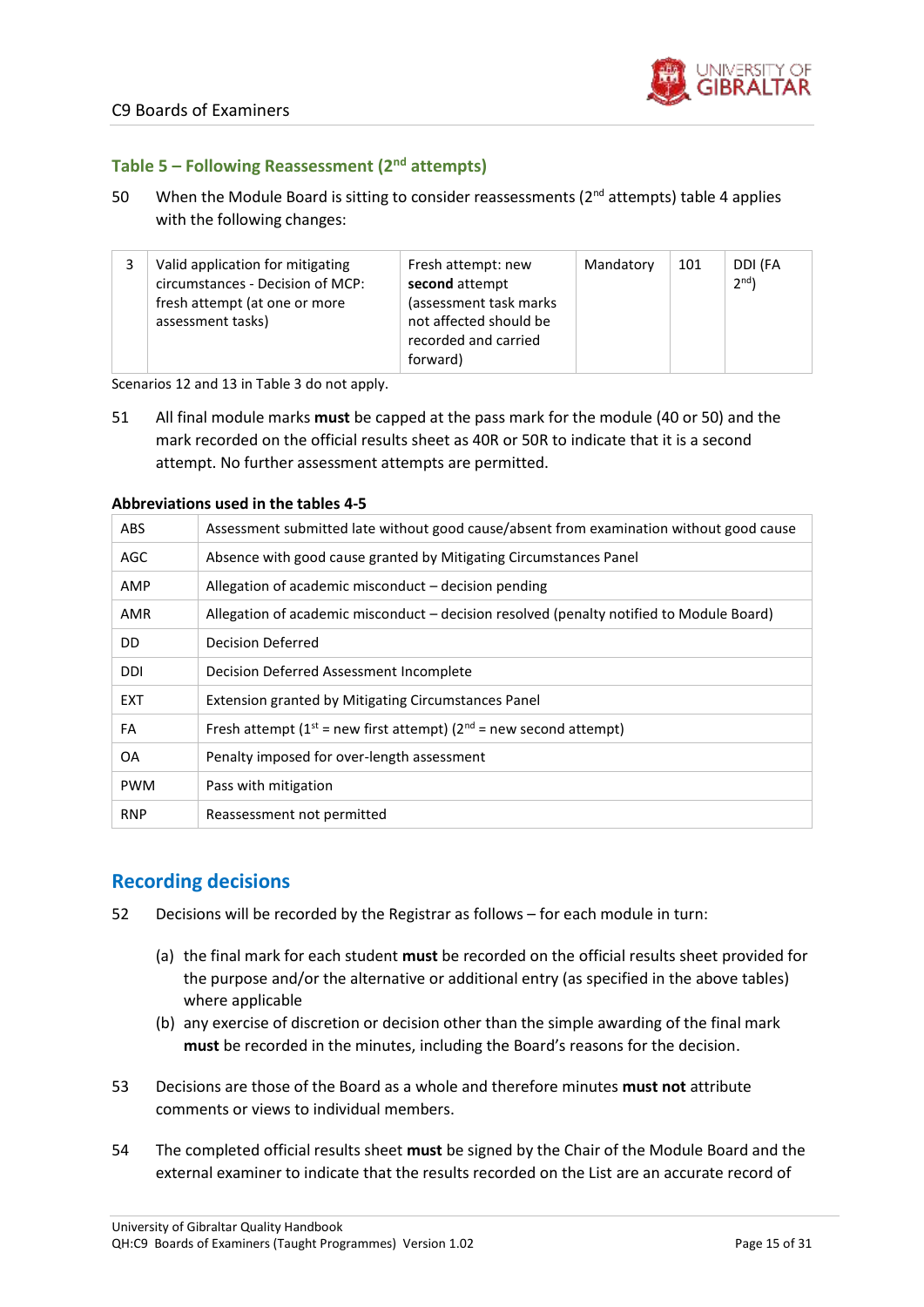

the decisions made by the Board, that the Board has been conducted has been conducted fairly and rigorously and in accordance with the University's published procedures, and that the academic standards achieved are broadly comparable. Signature does not necessarily indicate agreement with each and every individual decision.

### <span id="page-15-0"></span>**Notifying outcomes**

- 55 Decisions of the Module Board will be notified to each individual student. At the end of each programme stage, and following the reassessment period, results will be notified following the meeting of the Programme Board.
- 56 Where a student has received a fail mark at both the first and second attempt, the higher of the two marks will be recorded on the Official Transcript.
- 57 Members of the Module Board are not permitted to notify students directly. Once results have been released the Programme Coordinator or other members of staff can counsel students regarding the implications of their results especially where decisions require students to make choices (for example whether to accept a fresh attempt/pass with mitigation) or the consequences for progression (for example of a 'Reassessment not permitted'.
- 58 Students have the right to appeal decisions of the Module Board under the Code on Academic Appeals (QH:C11).

# <span id="page-15-1"></span>**CHAPTER III: PROGRAMME BOARD OF EXAMINERS**

- 59 When determining progression at the programme level the Board of Examiners will sit as the Programme Board with jurisdiction over programme outcomes. The Programme Board is responsible for determining the progression of students through their programme and to the award of the qualification, including making a decision about classification where the award in question is classified.
- 60 The Programme Board must comply with the rules set out in the Academic Regulations applicable to the qualification it is considering. In very exceptional circumstances it is possible that the Board may consider that a decision is required outside the scope of the Regulations. In that case the Board **must** apply to the Academic Quality and Standards Committee for a decision as a 'special case'.

### <span id="page-15-2"></span>**Membership**

- 61 The Programme Board comprises the following:
	- (a) the Chair of the Board of Examiners
	- (b) the Programme Coordinator for the programme under consideration
	- (c) the external examiner(s) appointed to the programme under consideration
	- (d) the external examiner(s) for the modules comprising the programme under consideration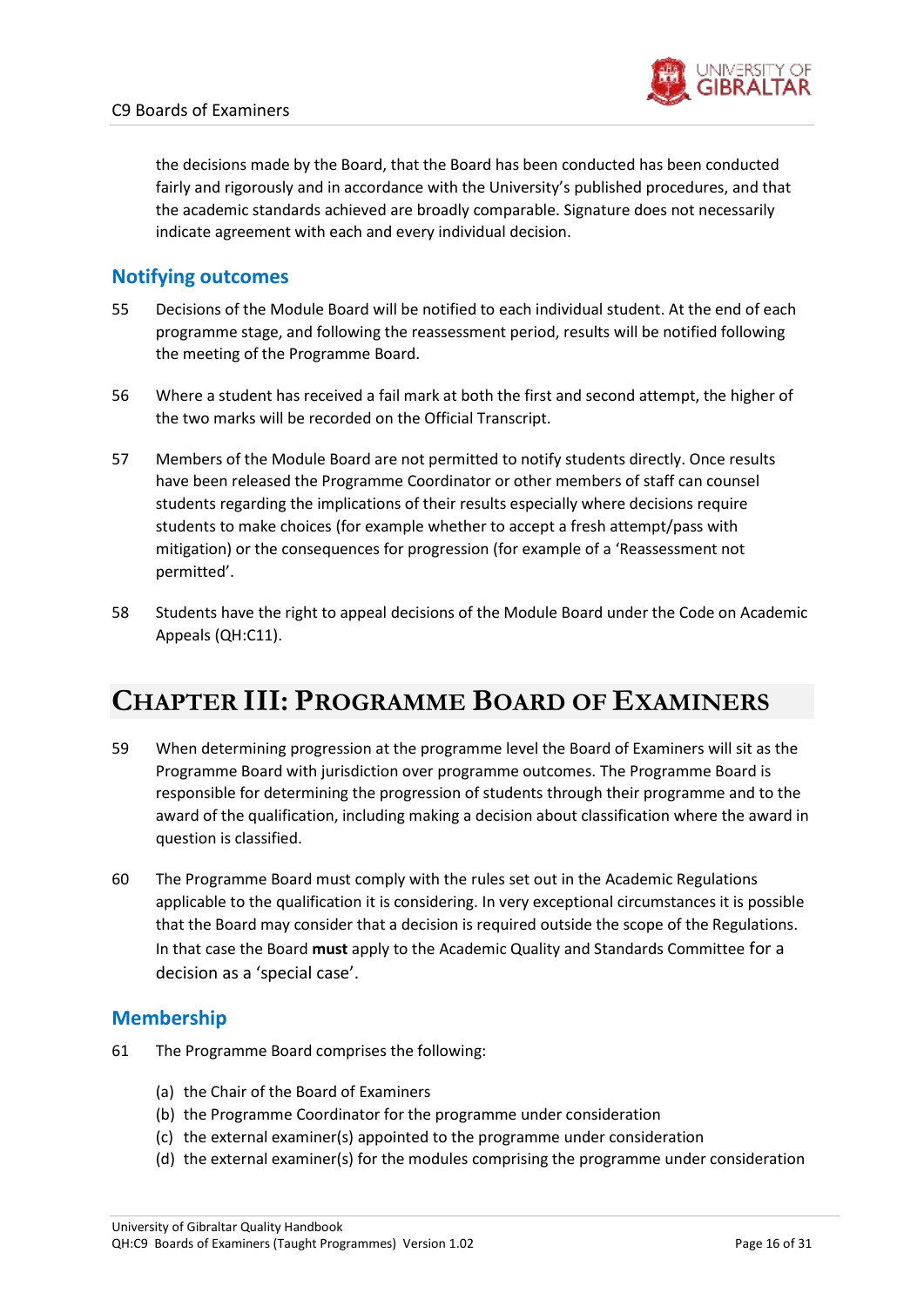

- (e) the Academic Quality and Learning Manager as monitor and advisor on procedural matters.
- 62 Meetings of the Programme Board **must** be attended by the Registrar (or nominee) who will record the minutes of the meeting but not take part in decision-making.

## <span id="page-16-0"></span>**Conflicts of interest**

63 If a member of the Programme Board has a personal or professional conflict of interest relating to a student on the programme they **must** discuss that interest with the Chair who will determine (if necessary in consultation with the Chair of Academic Board) whether the member should be allowed to participate in meetings of the Programme Board.

## <span id="page-16-1"></span>**Quoracy**

- 64 The Programme Board is quorate where all members are present.
- 65 For Programme Boards meeting following the reassessment period, the external examiner is not expected to attend but will be invited to provide written comments in advance of the meeting.
- 66 All other members of the Programme Board are required to attend all meetings, unless permission has been granted by the Chair not to attend, in which case the member will be expected to provide comments to the Chair in advance of the meeting.

## <span id="page-16-2"></span>**Terms of Reference**

- 67 The Programme Board is responsible for:
	- (a) determining the progression of students to the next stage of the programme including making appropriate decisions where the student is not eligible to progress
	- (b) determining the progression of students to the award of the qualification to which the programme leads or to an alternative award where this is permitted or required
	- (c) determining the classification where the student has progressed to the award and the award is specified as classified
	- (d) taking into account and determining the appropriate decision where mitigating circumstances have been referred to the Board by a Module Board
	- (e) excluding students from assessment or terminating their programme of study on grounds of non-attendance/non submission
	- (f) ensuring that all decisions are fair to individual students and to the student body as a whole
	- (g) safeguarding the academic standards of the University's awards
	- (h) monitoring the performance of students across each stage of the programme and the programme as a whole, including making comparisons with the previous three years (where available) and with comparable programmes at other universities.
- 68 The Programme Board is not permitted to review, revise or query the decision of the Mitigating Circumstances Panel, the Module Board or an Academic Misconduct Panel.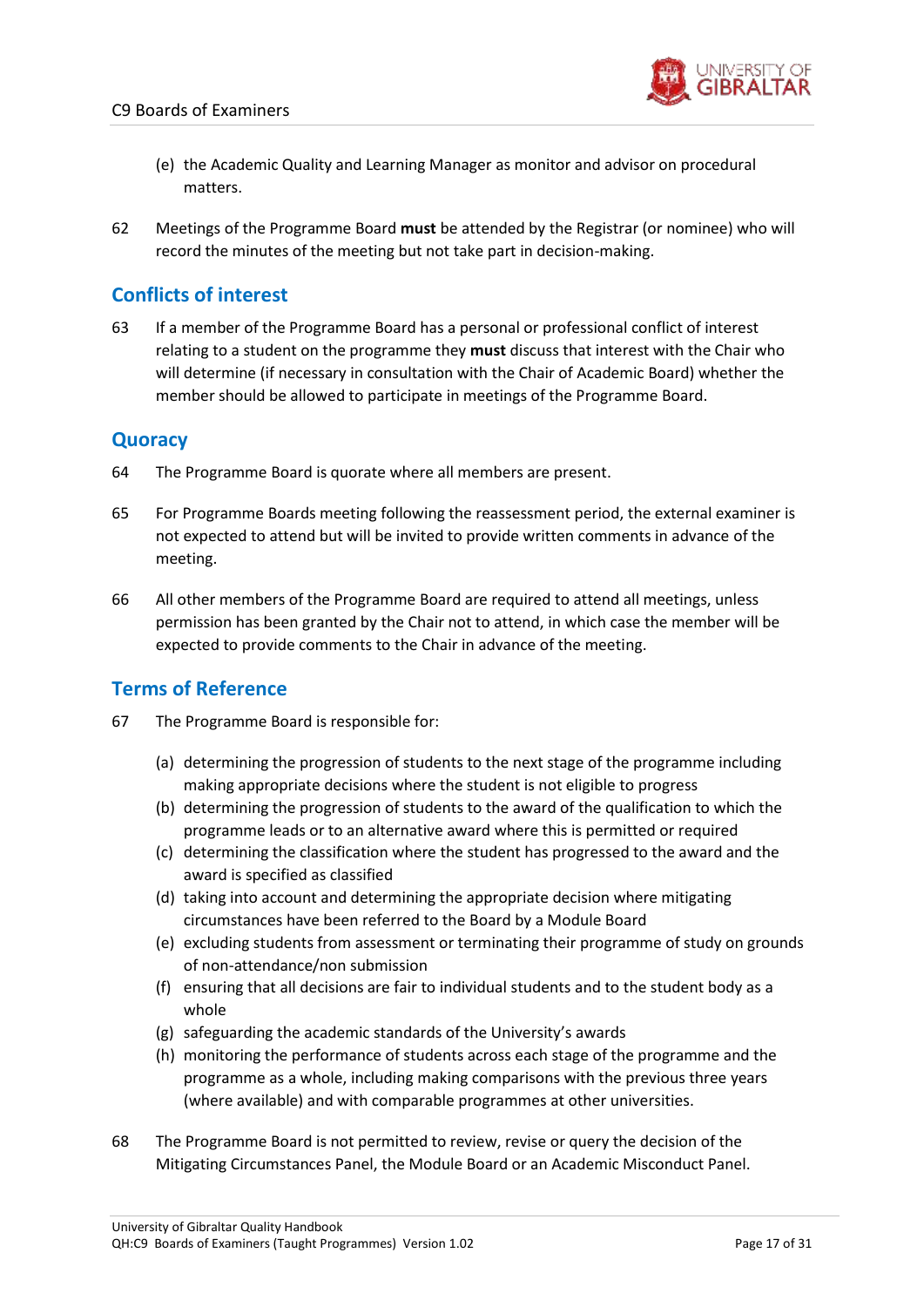

69 Decisions of the Programme Board regarding the award of credits and qualifications are subject to the approval of the Academic Board.

# <span id="page-17-0"></span>**Conduct of meetings**

- 70 Each programme will be considered in turn and separately, taking each stage of the programme in order. Where a student has not completed a stage prior to the one they are currently on, the Programme Board **must** reconsider their progression from the previous to the current stage before considering their progression from the current stage.
- 71 The Programme Board will have available to it the following information:
	- (a) the profile of marks for each student for the current stage of the programme, and any previous stage, as confirmed by the Module Boards, making explicit whether the marks are the result of first or second attempts, or 'pass with mitigation'
	- (b) notification of any decisions to allow a student a new first, or a new second, attempt as a result of an application for extension/absence for good cause
	- (c) confirmation that individual mitigating circumstances have been taken into account and either accepted or rejected in relation to one or more modules (without the details of the circumstances)
	- (d) notification of any cases where the Module Board has been required to defer a decision
	- (e) the profile of marks from all previous stages undertaken by each student including a full record of any previous award of compensation or any modules allowed to be taken as outstanding or repeated
	- (f) data showing the distribution of marks and comparisons with the previous three years (where available).

## <span id="page-17-1"></span>**Confidentiality**

72 Members are bound to maintain the confidentiality of the discussions which take place within the Programme Board. Results will be notified as set out below and not by individual members of the Board.

## <span id="page-17-2"></span>**Chair's Action**

- 73 Exceptionally it may be necessary to make a decision in respect of an individual student without being able to convene the full board. Where the Chair judges this to be the case they will attempt to consult with as many members of the Programme Board as possible, including the external examiner, before making a decision. Chair's Action may be used in cases where a student has permanently withdrawn from their programme part way through the year and is entitled to an Exit award.
- 74 The decision, and the reasons for needing to take Chair's Action, **must** be reported to the next meeting of the Programme Board.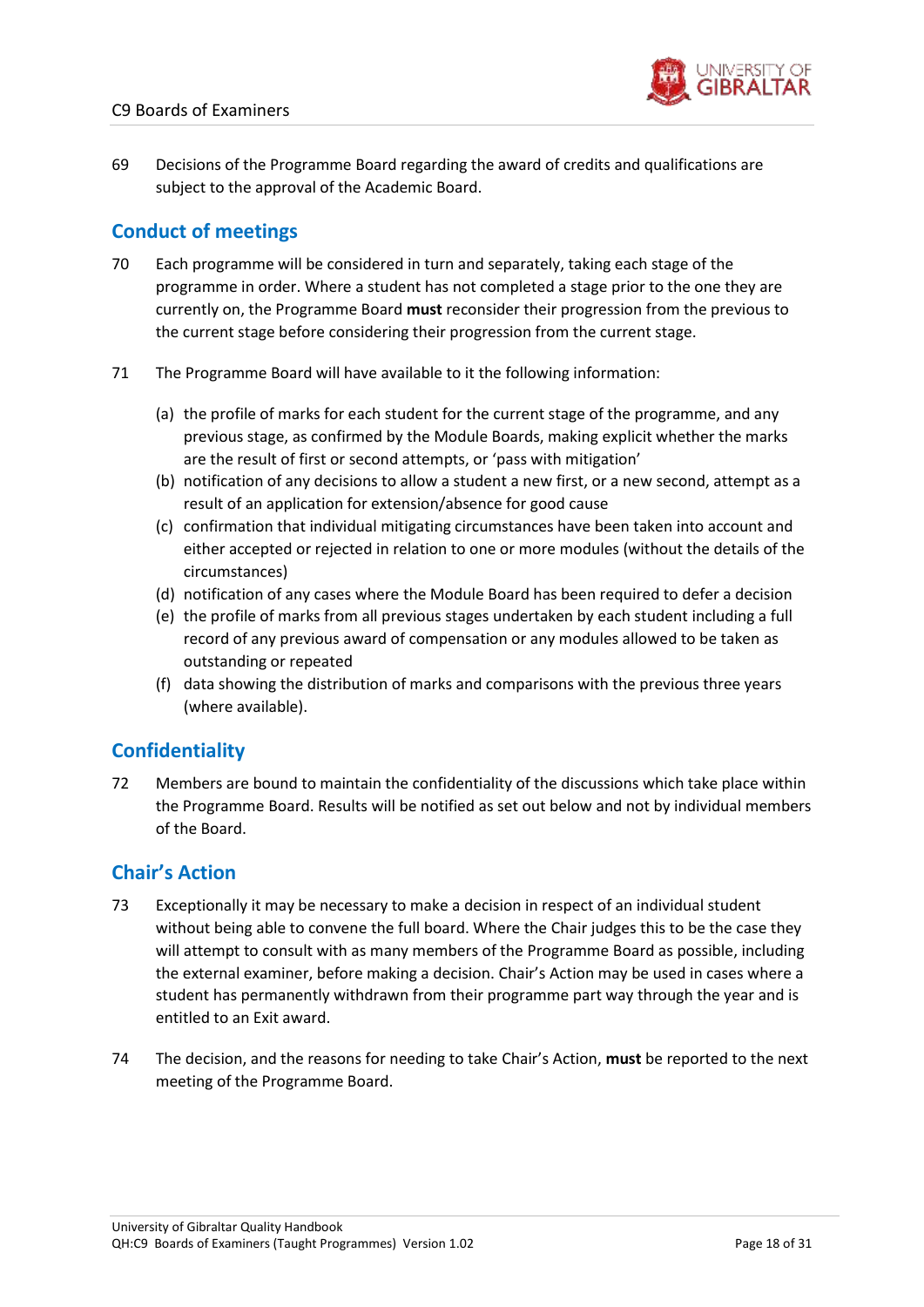

## <span id="page-18-0"></span>**Concepts for the Programme Board to be aware of**

75 Members of Programme Board's **should** be familiar with the following matters before conducting their business.

#### **Exercising Discretion**

- 76 The majority of Programme Board decisions are 'mandatory' that is they are enforced through the application of the rules set out in the Academic Regulations. As a general principle examiners should not be exercising discretion at the Programme Board stage; examiners exercise discretion (their academic judgement) at the assessment stage: when setting assessment tasks, marking and moderating student work.
- 77 The limited examples where discretion is provided for in the Academic Regulations are designed to enable the Programme Board to make appropriate decisions in individual cases; for example where a student's conduct (attendance/submission) is not of the expected standard and the Board considers there is no merit in allowing the student the full benefits of the progression rules.
- 78 Where discretion is applicable (indicated in column 5 in tables 6-13) the Programme Board **must** consider whether the discretion should be exercised in favour or not in favour of the student (applying any criteria indicated in the relevant paragraph). The reasons for the decision **must** be recorded in the minutes of the meeting and be provided to the student with their results. The student will have a right of appeal under the Code on Academic Appeals (QH:C11). Failing to consider **whether** to exercise the discretion might constitute the basis for an appeal.

#### **Mitigating circumstances**

- 79 There are only two cases where the Programme Board will be concerned with mitigating circumstances; otherwise mitigating circumstances are matters for the Module Board applying the decisions of the Mitigating Circumstances Panel. These are where:
	- (a) a student has not completed all the assessments for their current stage by reason of being allowed a fresh attempt at a later date (by the Module Board). In this case the Programme Board has the discretion to allow the student to progress to the next stage of the programme and complete those outstanding assessments in parallel
	- (b) the Mitigating Circumstances Panel has determined that there are valid mitigating circumstances, not taken any action in relation to them but referred them to the Programme Board for consideration in relation to classification. When the classification decision is being made the Programme Board **must** therefore determine whether the student would have achieved the higher classification but for the mitigating circumstances. (see C1: paras 339 and 398.)
- 80 In both cases the Programme Board **must** only consider the circumstances where the application has been accepted by the Mitigating Circumstances Panel. In all cases the same mitigating circumstances must never be considered twice.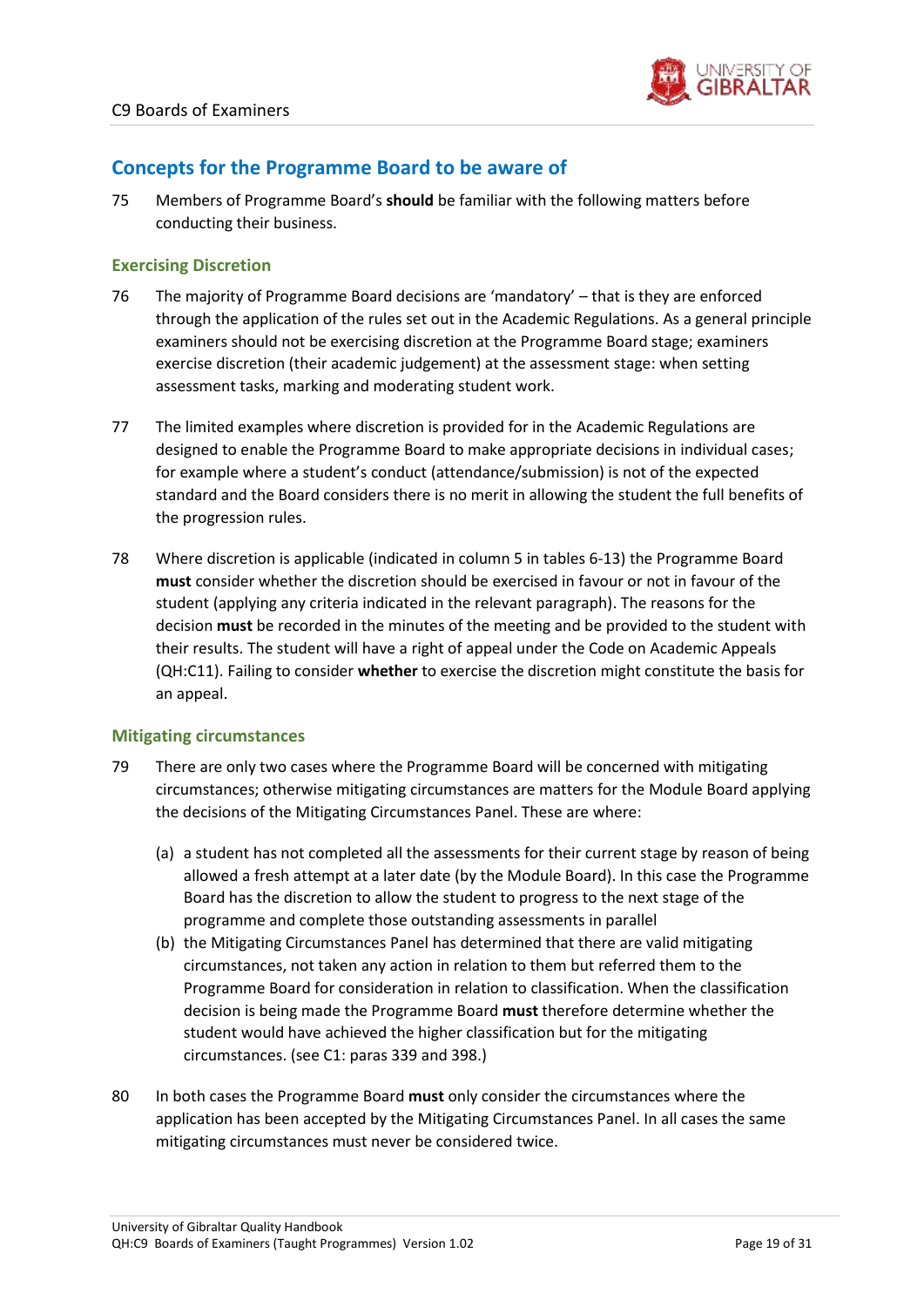

#### **Re-consideration of an incomplete stage**

81 Where a Programme Board allows a student to progress with modules outstanding (such as mitigating circumstances explained above, or a repeat of a module) the Programme Board will need to consider the student's progression from that stage for a second time at a later Programme Board. For example: Student A at the end of the Certificate stage (Bachelor's degree) is allowed to progress to the Diploma stage and to repeat a failed module at the same time as undertaking the Diploma stage. At the Programme Board (usually at the end of the following year) the Programme Board **must first** reconsider the student's progression *from the Certificate to the Diploma* stage. If the student has not met the requirements for that progression they must be failed and be transferred to the Ordinary degree (in this scenario). Only if progression to the Diploma stage is confirmed, does the Programme Board then consider progression at the end of the Diploma stage.

#### **Consequences of failure**

- 82 Results that include the word 'fail' are designed to indicate that the student's studies on that programme are at an end and the student is not permitted to be re-admitted to the same programme or a closely related programme for the same or a lower qualification (see Academic Regulations: Taught Programmes (QH:C1), para. 26). In other words, students cannot 'go round again' if they fail.
- 83 Equally if a student's programme is terminated for repeated non-compliance with attendance/submission requirements (under Academic Regulations: Taught Programmes (QH:C1) para. 82) or for academic misconduct (under the Code on Academic Misconduct (QH:C7)), or for lack of fitness to practise (Code on Fitness to Practise (QH:C8)) re-admission is not permitted.

#### **Exclusion from assessments/termination of programmes**

- 84 Applications by a Programme Coordinator to exclude a student from assessments or to terminate their programme of study **must** be considered by the Programme Board. If the timing of the application does not coincide with the timing of a scheduled Programme Board meeting, an ad hoc meeting of the Board **should** be convened, provided that members are given no fewer than 14 days' notice.
- 85 An application for exclusion or termination may be approved provided that:
	- (a) the student has previously been issued a University Warning for non-attendance/non submission
	- (b) the student has continued to not attend/not submit assessed work and the Programme Board considers that the student is insufficiently committed to their studies to merit being allowed to continue.
- 86 The Programme Coordinator who has made the application **must** not take part in the decision whether to approve the application. The criteria for judging the quoracy of the meeting is modified to exclude the specific Programme Coordinator. (The external examiner is not expected to attend).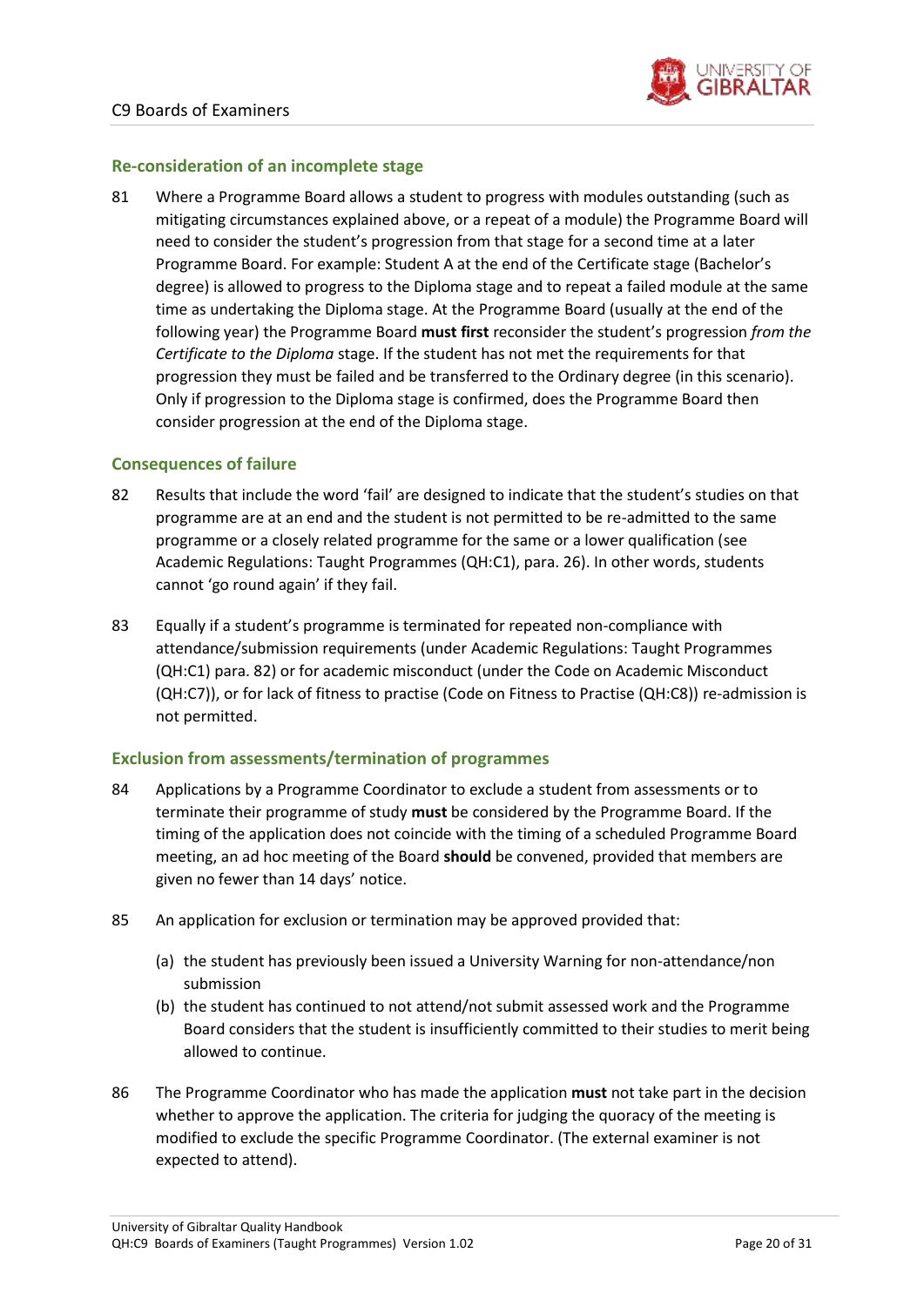

- 87 University Warnings will be issued by the Chair of the Programme Board following an application by the Programme Coordinator.
- 88 A student has the right to appeal on procedural grounds against the issue of University Warning and the exclusion from assessment or the termination of their programme under the Code on Academic Appeals (QH:C11).

#### **Rounding**

89 To avoid the 'double' rounding of marks, where the Programme Board is required to calculate the stage weighted average (for progression or classification purposes) it must use the raw module marks – that is the marks recorded to two decimal places. (Module marks are reported to students as rounded marks).

### <span id="page-20-0"></span>**Permitted decisions by the Programme Board**

90 This section is designed to help Programme Boards in making progression decisions when applying the progression rules set out in the Academic Regulations: Taught Programmes (QH:C1). It **must** be used in conjunction with those rules - (column 6 – 'para') gives the relevant paragraph reference for each decision.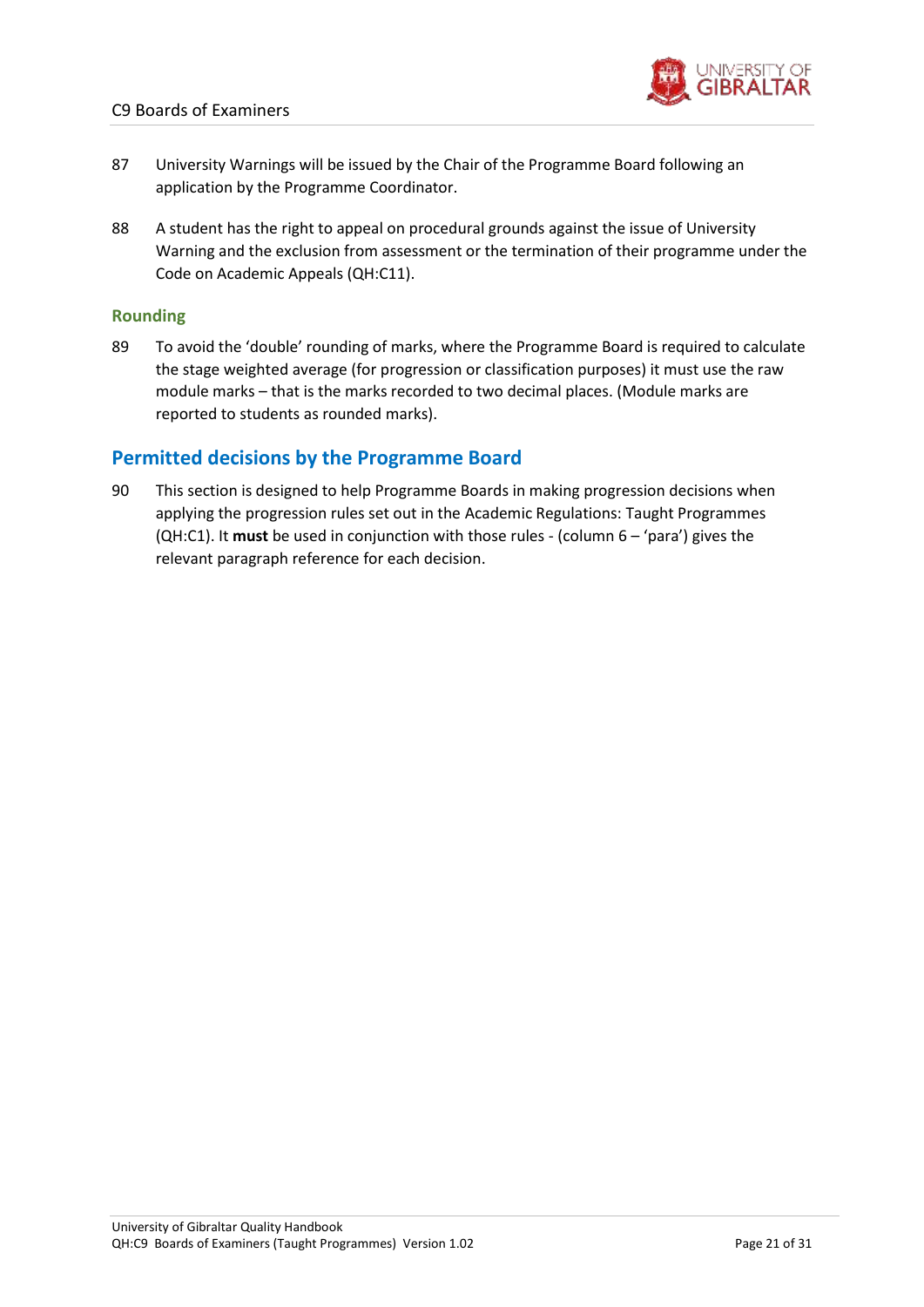

| <b>Stage</b>       | Outcome                                                      | Before/After<br>Reassessment | <b>Programme Board</b><br>decision                         | Mandatory/Discretion | Para         | Recorded<br>on official<br>results<br>sheet |
|--------------------|--------------------------------------------------------------|------------------------------|------------------------------------------------------------|----------------------|--------------|---------------------------------------------|
| <b>Certificate</b> | Assessment<br>incomplete<br>due to mit<br>circs              | Both                         | Decision deferred<br>until assessments<br>completed        | Mandatory            |              | <b>DDI</b>                                  |
|                    | 120 credits<br>passed                                        | Both                         | <b>Award Certificate</b>                                   | Mandatory            | 260          | CertHE                                      |
|                    | 105 credits<br>passed<br>15 credits 35-<br>$39$ (av. $40+$ ) | Both *3                      | <b>Award Certificate</b><br>with 15 credits<br>compensated | Mandatory            | $262 -$<br>4 | CertHE (PC)                                 |
|                    | 105 credits<br>passed<br>15 credits<br>mark < 35             | Before                       | Reassessment in<br>failed module                           | Mandatory *1         | 47           | <b>REAS</b><br>(specify)<br>module<br>code) |
|                    | 105 credits<br>passed<br>15 credits<br>mark < 35             | After                        | Fail award credits                                         | Mandatory            | 267          | <b>FAIL-CREDIT</b>                          |
|                    | 15-105<br>credits<br>passed                                  | After                        | Fail award credits                                         | Mandatory            | 267          | <b>FAIL-CREDIT</b>                          |
|                    | 0 credits<br>passed                                          | After                        | Fail                                                       | Mandatory            | 267          | FAIL                                        |

# **Table 6 - Certificates of Higher Education (CertHE)**

### **Table 7 - Diplomas of Higher Education (DipHE)**

| <b>Stage</b>                | <b>Outcome</b>                                               | Before/After<br>Reassessment | Programme Board<br>decision                                          | Mandatory/Discretion                                       |                    | Recorded<br>on official<br>results<br>sheet |
|-----------------------------|--------------------------------------------------------------|------------------------------|----------------------------------------------------------------------|------------------------------------------------------------|--------------------|---------------------------------------------|
| <b>Certificate</b><br>stage | Assessment<br>incomplete<br>due to mit<br>circs              |                              | Continuation by<br>reason of mitigating<br>circumstances             | Discretion (if refused<br>student must suspend<br>studies) | $271 -$<br>3       | P (CONT)<br>or<br><b>SUSP</b>               |
|                             | 120 credits<br>passed                                        | <b>Both</b>                  | Progress (to the<br>Diploma stage)                                   | Mandatory                                                  | 269                | P                                           |
|                             | 105 credits<br>passed<br>15 credits 35-<br>$39$ (av. $40+$ ) | Both *3                      | Progress (to the<br>Diploma stage) with<br>15 credits<br>compensated | Mandatory                                                  | 269<br>$274-$<br>6 | PC                                          |
|                             | 105 credits<br>passed<br>15 credits<br>mark < 35             | <b>Before</b>                | Reassessment in<br>failed module                                     | Mandatory *1                                               | 47                 | <b>REAS</b><br>(specify)<br>module<br>code) |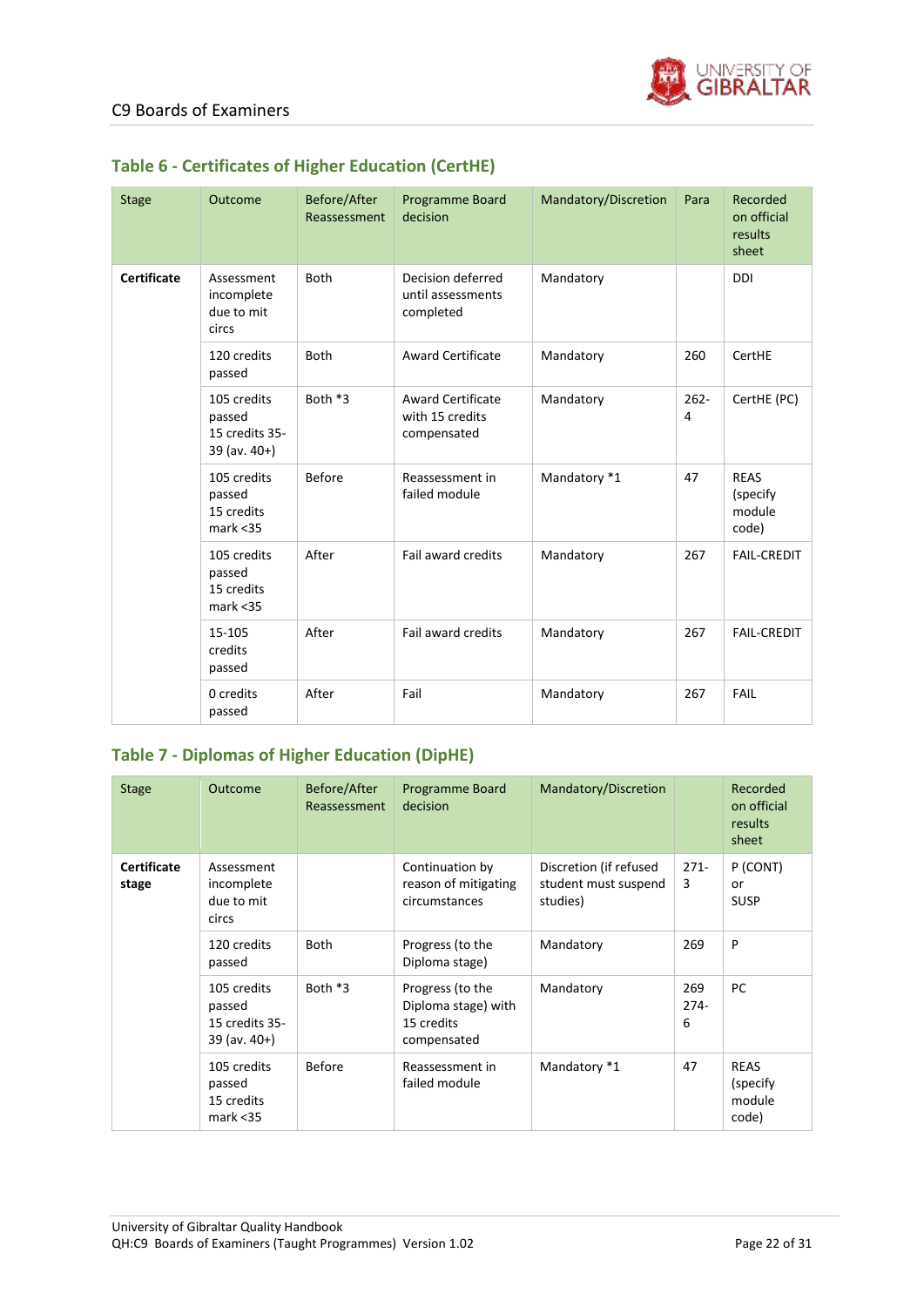

| <b>Stage</b>                            | Outcome                                                      | Before/After<br>Reassessment | Programme Board<br>decision                                                                                                                                    | Mandatory/Discretion                             |                    | Recorded<br>on official<br>results<br>sheet |
|-----------------------------------------|--------------------------------------------------------------|------------------------------|----------------------------------------------------------------------------------------------------------------------------------------------------------------|--------------------------------------------------|--------------------|---------------------------------------------|
| <b>Certificate</b><br>stage<br>(cont'd) | 105 credits<br>passed<br>15 credits<br>mark < 35             | After                        | PB can exercise<br>discretion to allow<br>progression with fail<br>outstanding (student<br>repeats entire failed<br>module)<br><b>OR</b><br>Fail award credits | If discretion not<br>exercised then<br>Mandatory | $277 -$<br>82      | P (RPT)<br>or<br><b>CREDIT</b>              |
|                                         | 15-90 credits<br>passed                                      | After                        | Fail award credits                                                                                                                                             | Mandatory                                        | 285                | <b>CREDIT</b>                               |
|                                         | <60 credits<br>passed                                        | <b>Before</b>                | Failed and not<br>allowed to<br>undertake any<br>reassessment but<br>discretion to allow<br>entire stage to be<br>repeated                                     | If discretion not<br>exercised then<br>Mandatory | 283-<br>4          | FAIL (RPT-<br>STAGE)<br>or<br><b>CREDIT</b> |
|                                         | 0 credits<br>passed                                          | After                        | Fail                                                                                                                                                           | Mandatory                                        | 285                | FAIL                                        |
| <b>Diploma</b><br>stage                 | 120 credits<br>passed                                        | <b>Both</b>                  | Award Diploma                                                                                                                                                  | Mandatory                                        | 269                | <b>DipHE</b>                                |
|                                         | 105 credits<br>passed<br>15 credits 35-<br>$39$ (av. $40+$ ) | Both *3                      | Award Diploma with<br>15 credits<br>compensated                                                                                                                | Mandatory                                        | 269<br>$274-$<br>6 | DipHE (PC)                                  |
|                                         | 105 credits<br>passed<br>15 credits<br>mark < 35             | <b>Before</b>                | Reassessment in<br>failed module                                                                                                                               | Mandatory *1                                     | 47                 | <b>REAS</b><br>(specify)<br>module<br>code) |
|                                         | 105 credits<br>passed<br>15 credits<br>mark < 35             | After                        | Fail award Certificate                                                                                                                                         | Mandatory                                        | 286                | <b>FAIL-CertHE</b>                          |
|                                         | 15-90 credits<br>passed                                      | After                        | <b>Fail award Certificate</b>                                                                                                                                  | Mandatory                                        | 286                | <b>FAIL-CertHE</b>                          |

#### **Table 8 - Bachelor's with Honours**

| <b>Stage</b>                | Outcome                                         | Before/After<br>Reassessment | Programme Board<br>decision                              | Mandatory/Discretion                                       | Para           | Recorded on<br>official results<br>sheet |
|-----------------------------|-------------------------------------------------|------------------------------|----------------------------------------------------------|------------------------------------------------------------|----------------|------------------------------------------|
| <b>Certificate</b><br>stage | Assessment<br>incomplete<br>due to mit<br>circs |                              | Continuation by<br>reason of mitigating<br>circumstances | Discretion (if refused<br>student must suspend<br>studies) | $300 -$<br>302 | P (CONT)<br>or<br><b>SUSP</b>            |
|                             | 120 credits<br>passed                           | Both                         | Progress (to the<br>Diploma stage)                       | Mandatory                                                  | 297            | P                                        |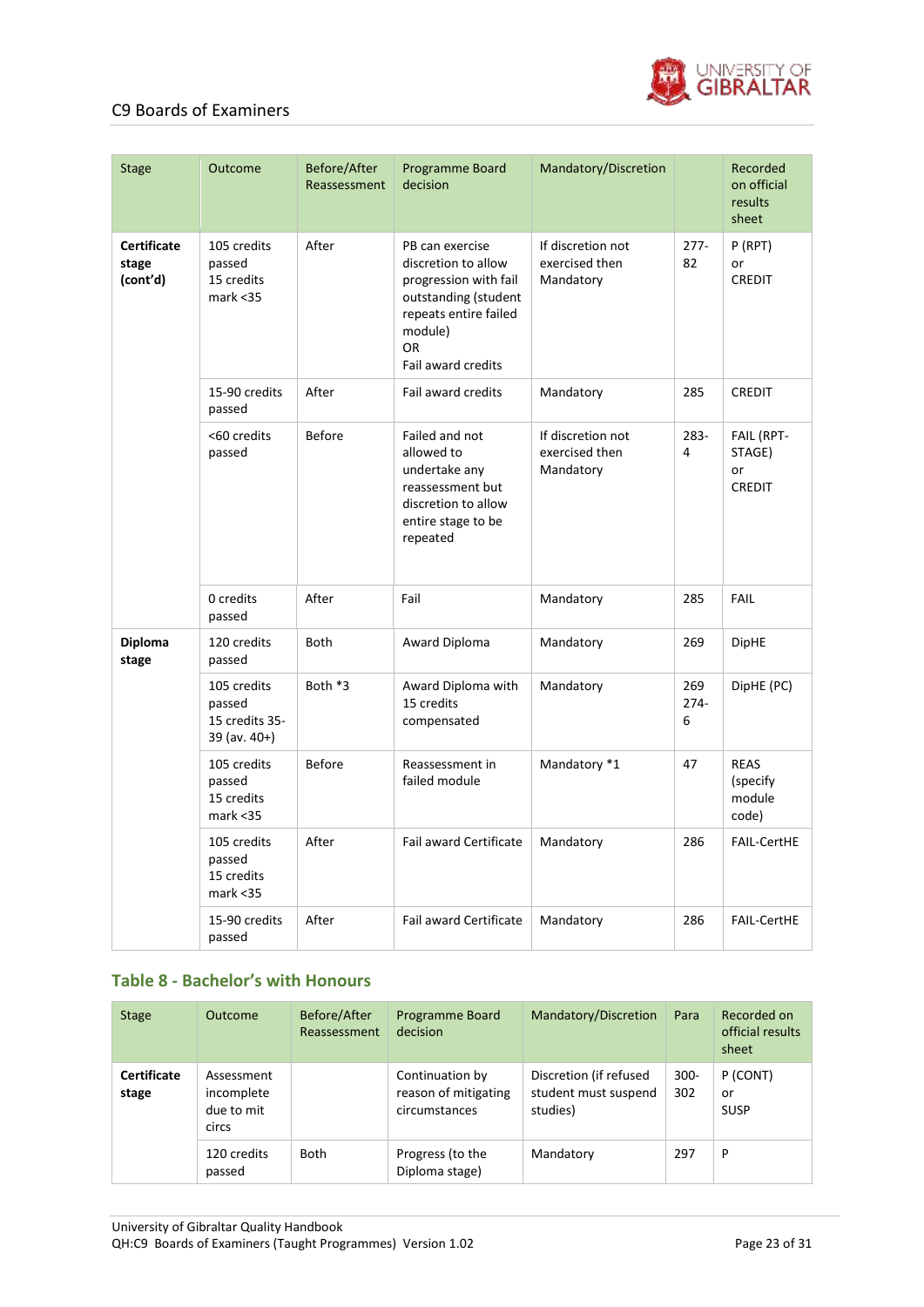

| <b>Stage</b>                            | Outcome                                                    | Before/After<br>Reassessment | Programme Board<br>decision                                                                                                                                                       | Mandatory/Discretion                                       | Para                | Recorded on<br>official results<br>sheet    |
|-----------------------------------------|------------------------------------------------------------|------------------------------|-----------------------------------------------------------------------------------------------------------------------------------------------------------------------------------|------------------------------------------------------------|---------------------|---------------------------------------------|
|                                         | 105 credits<br>passed<br>15 credits<br>35-39 (av.<br>$40+$ | Both *3                      | Progress (to the<br>Diploma stage) with<br>15 credits<br>compensated                                                                                                              | Mandatory                                                  | 297<br>$303 -$<br>5 | PC                                          |
| <b>Certificate</b><br>stage<br>(cont'd) | 105 credits<br>passed<br>15 credits<br>mark 0-34           | <b>Before</b>                | Reassessment in<br>failed module                                                                                                                                                  | Mandatory *1                                               | 46                  | <b>REAS</b> (specify<br>module code)        |
|                                         | 60-105<br>credits<br>passed<br>15-60 credits<br>mark 0-40  | <b>Before</b>                | Reassessment in<br>failed module<br>(compensatable<br>limit exceeded)                                                                                                             | Mandatory *1                                               | 46                  | <b>REAS</b> (specify<br>module<br>codes)    |
|                                         | 105 credits<br>passed<br>15 credits<br>mark < 35           | After                        | PB can exercise<br>discretion to allow<br>progression with fail<br>outstanding<br>(student repeats<br>entire failed<br>module)<br><b>OR</b><br>Transfer to the<br>Ordinary degree | If discretion not<br>exercised then<br>Mandatory           | $306 -$<br>11       | P (RPT)<br>or<br><b>TRO</b>                 |
|                                         | 75-90 credits<br>passed                                    | After                        | Transfer to the<br>Ordinary degree                                                                                                                                                | Mandatory                                                  | 315                 | <b>TRO</b>                                  |
|                                         | 15-60 credits<br>passed                                    | After                        | Fail award credits                                                                                                                                                                | Mandatory                                                  | 315                 | <b>CREDIT</b>                               |
|                                         | <60 credits<br>passed                                      | <b>Before</b>                | Failed and not<br>allowed to<br>undertake any<br>reassessment but<br>discretion to allow<br>entire stage to be<br>repeated                                                        | If discretion not<br>exercised then<br>Mandatory           | $312 -$<br>14       | FAIL (RPT-<br>STAGE)<br>or<br><b>CREDIT</b> |
|                                         | 0 credits<br>passed                                        | After                        | Fail                                                                                                                                                                              | Mandatory                                                  | 315                 | FAIL                                        |
| <b>Diploma</b><br>stage                 | Assessment<br>incomplete<br>due to mit<br>circs            |                              | Continuation by<br>reason of mitigating<br>circumstances                                                                                                                          | Discretion (if refused<br>student must suspend<br>studies) | 300-<br>302         | P (CONT)<br>or<br><b>SUSP</b>               |
|                                         | 120 credits<br>passed                                      | Both                         | Progress (to the<br>Honours stage)                                                                                                                                                | Mandatory                                                  | 297                 | P                                           |
|                                         | 105 credits<br>passed<br>15 credits<br>35-39 (av.<br>$40+$ | Both *3                      | Progress (to the<br>Honours stage) with<br>15 credits<br>compensated                                                                                                              | Mandatory                                                  | 297<br>$303 -$<br>5 | PC                                          |
|                                         | 105 credits<br>passed                                      | <b>Before</b>                | Reassessment in<br>failed module                                                                                                                                                  | Mandatory *1                                               | 47                  | <b>REAS</b> (specify<br>module code)        |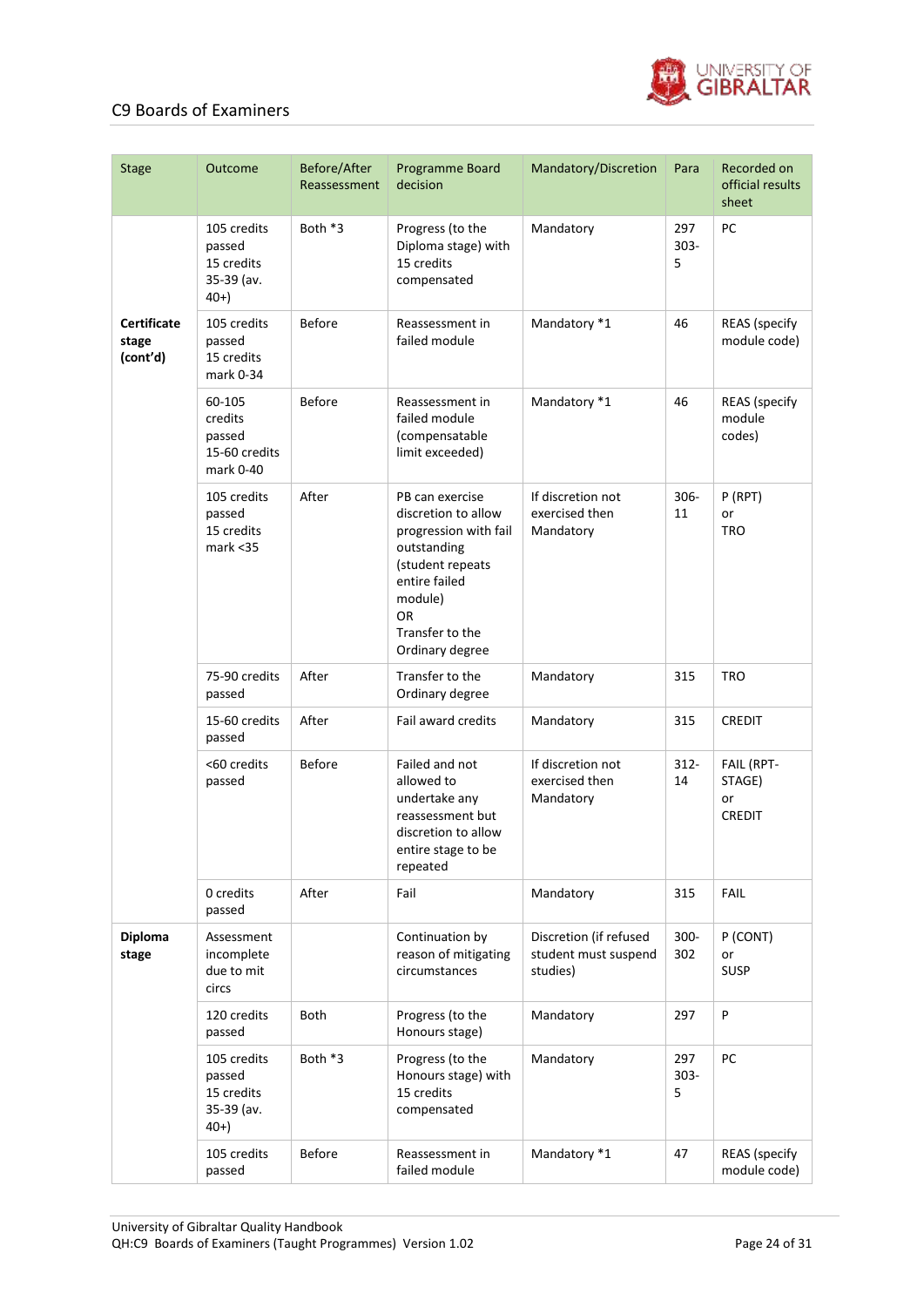

| <b>Stage</b>                 | Outcome                                                    | Before/After<br>Reassessment | Programme Board<br>decision                                                                            | Mandatory/Discretion | Para                               | Recorded on<br>official results<br>sheet     |
|------------------------------|------------------------------------------------------------|------------------------------|--------------------------------------------------------------------------------------------------------|----------------------|------------------------------------|----------------------------------------------|
|                              | 15 credits<br>mark < 35                                    |                              |                                                                                                        |                      |                                    |                                              |
|                              | 60-105<br>credits<br>passed<br>15-60 credits<br>mark < 40  | <b>Before</b>                | Reassessment in<br>failed module<br>(compensatable<br>limit exceeded)                                  | Mandatory *1         | 47                                 | <b>REAS</b> (specify<br>module<br>codes)     |
| Diploma<br>stage<br>(cont'd) | 105 credits<br>passed<br>15 credits<br>mark < 35           | After                        | Transfer to the<br>Ordinary degree                                                                     | Mandatory            | 316                                | <b>TRO</b>                                   |
|                              | 60-90 credits<br>passed                                    | After                        | Transfer to the<br>Ordinary degree                                                                     | Mandatory            | 316                                | <b>TRO</b>                                   |
|                              | 0-45 credits<br>passed                                     | After                        | Fail award<br>Certificate                                                                              | Mandatory            | 316                                | <b>FAIL-CertHE</b>                           |
| <b>Honours</b><br>stage      | Assessment<br>incomplete<br>due to mit<br>circs            |                              | Decision deferred<br>until assessments<br>completed                                                    | Mandatory            |                                    | <b>DDI</b>                                   |
|                              | 120 credits<br>passed                                      | <b>Both</b>                  | Progress to the<br>award of the degree<br>and classification<br>(PB then determines<br>classification) | Mandatory            | 297,<br>$333 -$<br>9               | Enter<br>classification<br>$1/2 - 1/2 - 2/3$ |
|                              | 105 credits<br>passed<br>15 credits<br>35-39 (av.<br>$40+$ | Both *3                      | Progress to the<br>award and<br>classification with<br>15 credits<br>compensated                       | Mandatory            | 297,<br>$303 -$<br>5,<br>333-<br>9 | Enter<br>classification<br>$1/2 - 1/2 - 2/3$ |
|                              | 105 credits<br>passed<br>15 credits<br>mark <35            | <b>Before</b>                | Reassessment in<br>failed module                                                                       | Mandatory *1         | 47                                 | <b>REAS</b> (specify<br>module code)         |
|                              | 105 credits<br>passed<br>15 credits<br>$mark <$ 35         | After                        | Award the Ordinary<br>degree (no<br>classification)                                                    | Mandatory            | 317                                | <b>FAIL-ORD</b>                              |
|                              | 60-90 credits<br>passed                                    | After                        | Award the Ordinary<br>degree (no<br>classification)                                                    | Mandatory            | 317                                | <b>FAIL-ORD</b>                              |
|                              | 0-45 credits<br>passed                                     | After                        | Fail award Diploma                                                                                     | Mandatory            | 317                                | FAIL-DipHE                                   |

#### **Table 9 - Ordinary degree**

NB: There is no direct entry to the Ordinary degree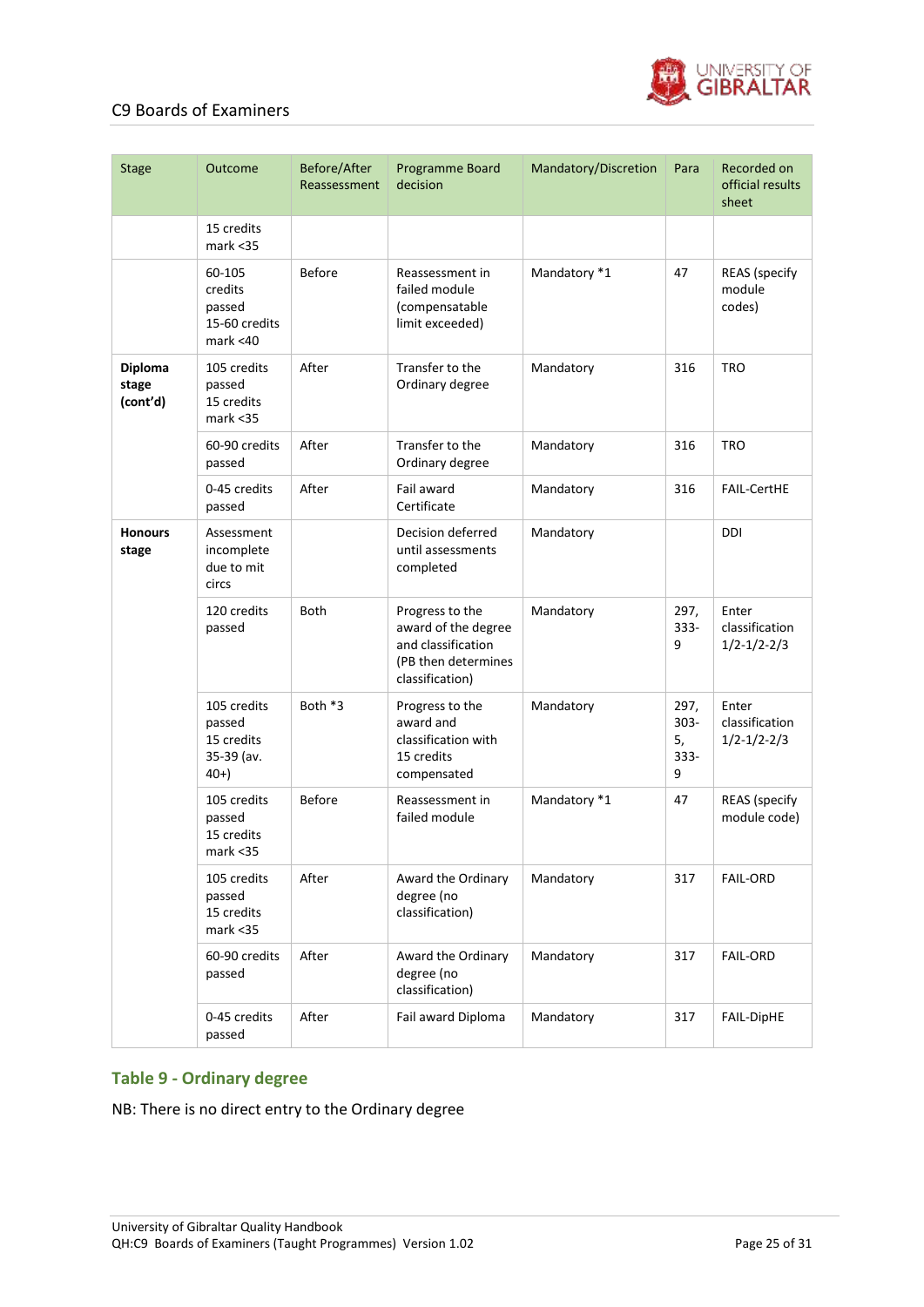

| <b>Stage</b>                   | Outcome                                                                            | Before/After<br>Reassessment | Programme Board<br>decision                                                                                                                           | Mandatory/Discretion                                                                                          | Para                      | Recorded<br>on official<br>results<br>sheet |
|--------------------------------|------------------------------------------------------------------------------------|------------------------------|-------------------------------------------------------------------------------------------------------------------------------------------------------|---------------------------------------------------------------------------------------------------------------|---------------------------|---------------------------------------------|
| Intermediate<br>stage          | Assessment<br>incomplete<br>due to mit<br>circs                                    |                              | Continuation by<br>reason of<br>mitigating<br>circumstances                                                                                           | Discretion (if refused<br>student must suspend<br>studies)                                                    | 323                       | P (CONT)<br>or<br><b>SUSP</b>               |
| Intermediate<br>stage (cont'd) | 180 credits<br>passed<br>(including)<br>Certificate &<br>Diploma<br>stage) $*4 *5$ | <b>Both</b>                  | Progress to the<br><b>Final Stage</b>                                                                                                                 | Mandatory                                                                                                     | 322                       | P                                           |
|                                | 120-175<br>credits passed<br>(including<br>Certificate &<br>Diploma<br>stage)      | After                        | Fail award<br>Certificate                                                                                                                             | Mandatory                                                                                                     | 328                       | <b>FAIL-CertHE</b>                          |
| <b>Final stage</b>             | 300 credits<br>passed with<br>weighted<br>average of<br>$60+$ in final<br>stage    | <b>Both</b>                  | Transfer to the<br>Honours stage of<br>the Associated<br>Honours degree                                                                               | Mandatory *6                                                                                                  | 330                       | <b>TRAH</b>                                 |
|                                | 300 credits<br>passed with<br>weighted<br>average of 40-<br>59 in final<br>stage   | <b>Both</b>                  | Programme Board<br>has the discretion<br>to allow the<br>student to transfer<br>to the Honours<br>stage of the<br><b>Associated Honours</b><br>degree | Discretionary *6<br>If Programme Board<br>declines to allow<br>transfer then must<br>award Ordinary<br>degree | 331                       | <b>TRAH</b><br>or<br>ORD                    |
|                                | 285 credits<br>passed with<br>15 credits 35-<br>39 (av.40+)                        | Both *3                      | Progress to the<br>Award of the<br>Ordinary degree                                                                                                    | Mandatory                                                                                                     | $325 -$<br>$\overline{7}$ | ORD                                         |
|                                | 240-295<br>credits passed                                                          | After                        | Fail Award Diploma                                                                                                                                    | Mandatory                                                                                                     | 329                       | FAIL-DipHE                                  |
|                                | 180-235<br>credits passed                                                          | After                        | <b>Fail Award</b><br>Certificate                                                                                                                      | Mandatory                                                                                                     | 329                       | FAIL-<br>CertHE                             |

### **Table 10 - Postgraduate Certificates (PGCert) includes PGCE**

| <b>Stage</b>       | <b>Outcome</b>        | Before/After<br>Reassessment | <b>Programme Board</b><br>decision  | Mandatory/Discretion | Para | Recorded on<br>official<br>results sheet |
|--------------------|-----------------------|------------------------------|-------------------------------------|----------------------|------|------------------------------------------|
| <b>Certificate</b> | 60 credits<br>passed  | <b>Both</b>                  | Award PG<br>Certificate             | Mandatory            | 343  | PGCert                                   |
|                    | <60 credits<br>passed | Before                       | Reassessment in<br>failed module(s) | Mandatory *1         | 47   | <b>REAS</b><br>(specify                  |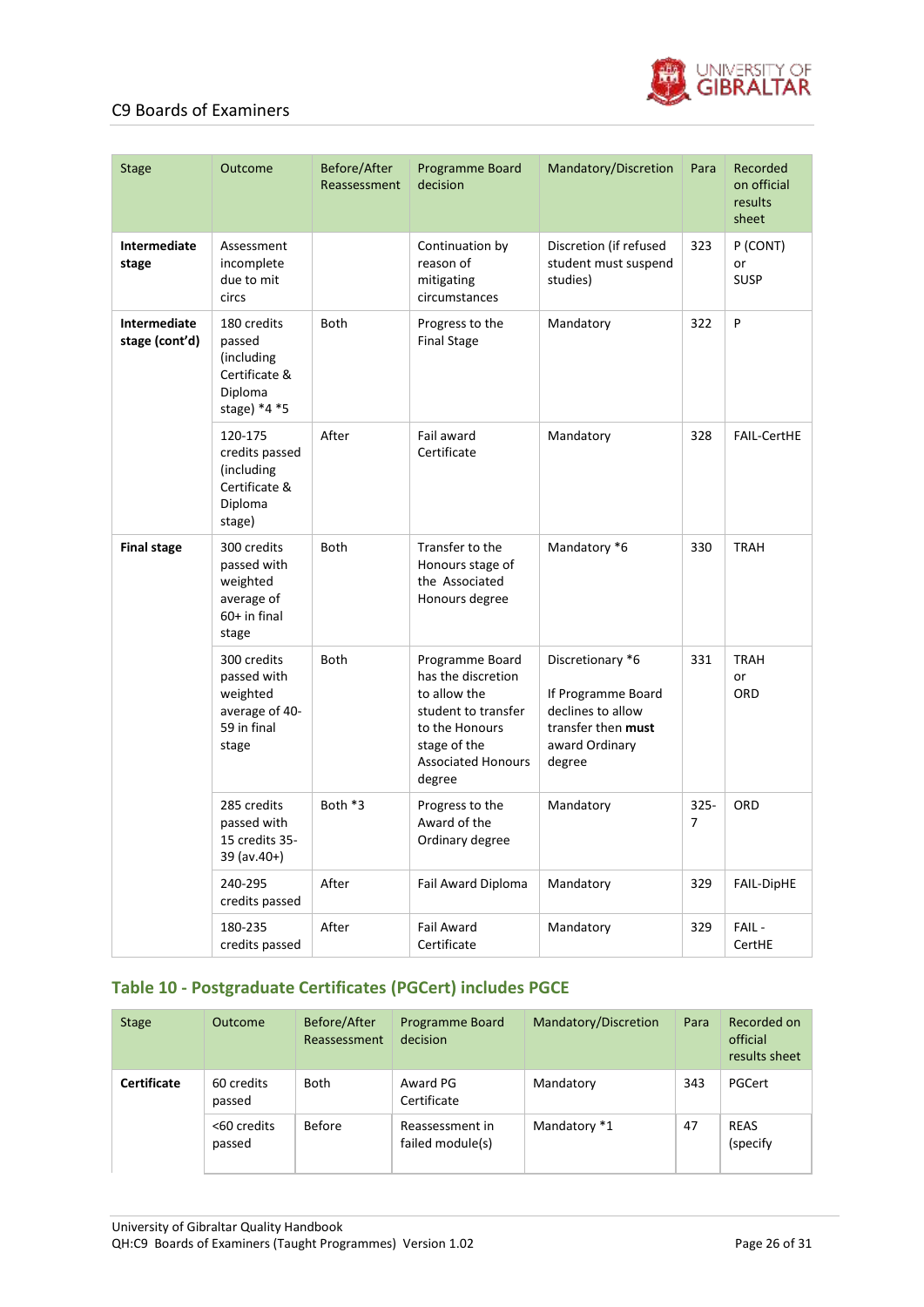

|                  |                       |             |                                               |           |             | module<br>code)      |
|------------------|-----------------------|-------------|-----------------------------------------------|-----------|-------------|----------------------|
|                  | <60 credits<br>passed | After       | Fail award credits                            | Mandatory | 337,<br>345 | <b>CREDIT</b>        |
|                  | 0 credits<br>passed   | After       | Fail                                          | Mandatory | 337,<br>345 | <b>FAIL</b>          |
| <b>PGCE only</b> | 60 credits<br>passed  | <b>Both</b> | Award PGCE<br>PB determines<br>classification | Mandatory | 334,<br>335 | Distinction/<br>Pass |

## **Table 11 - Postgraduate Diplomas (PGDip)**

| <b>Stage</b> | Outcome                                                          | Before/After<br>Reassessment | <b>Programme Board</b><br>decision                    | Mandatory/Discretion | Para          | Recorded on<br>official<br>results sheet |
|--------------|------------------------------------------------------------------|------------------------------|-------------------------------------------------------|----------------------|---------------|------------------------------------------|
| Diploma      | 120 credits<br>passed                                            | <b>Both</b>                  | Award PG Diploma                                      | Mandatory            | 356           | PGDip                                    |
|              | 90/105 credits<br>passed<br>15/30 credits 45-<br>49 (av. $50+$ ) | Before *3                    | Award PG Diploma<br>with 15/30 credits<br>compensated | Mandatory            | $358 -$<br>60 | PGDip (PC)                               |
|              | 90/105 credits<br>passed<br>15/30 credits <45<br>or $av < 50$    | <b>Before</b>                | Reassessment in<br>failed module(s)                   | Mandatory *1         | 47            | <b>REAS</b> (specify<br>module<br>code)  |
|              | 90/105 credits<br>passed<br>15/30 credits <45<br>or $av < 50$    | After                        | Fail award PG<br>Certificate                          | Mandatory            | 361           | <b>FAIL-PGCert</b>                       |
|              | 60-105 credits<br>passed                                         | After                        | Fail award PG<br>Certificate                          | Mandatory            | 361           | FAIL-PGCert                              |
|              | <60 credits<br>passed                                            | After                        | <b>Fail award Credits</b>                             | Mandatory            | 361           | <b>FAIL-CREDIT</b>                       |
|              | 0 credits passed                                                 | After                        | Fail                                                  | Mandatory            | 361           | <b>FAIL</b>                              |

### **Table 12 - Master's**

| <b>Stage</b>   | Outcome                                      | Before/Af<br>ter<br>Reassess<br>ment | <b>Programme Board</b><br>decision                       | Mandatory/Discretion                                       | Para          | Recorded on<br>official<br>results sheet |
|----------------|----------------------------------------------|--------------------------------------|----------------------------------------------------------|------------------------------------------------------------|---------------|------------------------------------------|
| <b>Diploma</b> | Assessment<br>incomplete due to<br>mit circs |                                      | Continuation by<br>reason of mitigating<br>circumstances | Discretion (if refused<br>student must suspend<br>studies) | $369 -$<br>71 | P (CONT)<br>or<br><b>SUSP</b>            |
|                | 120 credits passed                           | Both                                 | Progress (to the<br>Master's stage)                      | Mandatory                                                  | 368           | P                                        |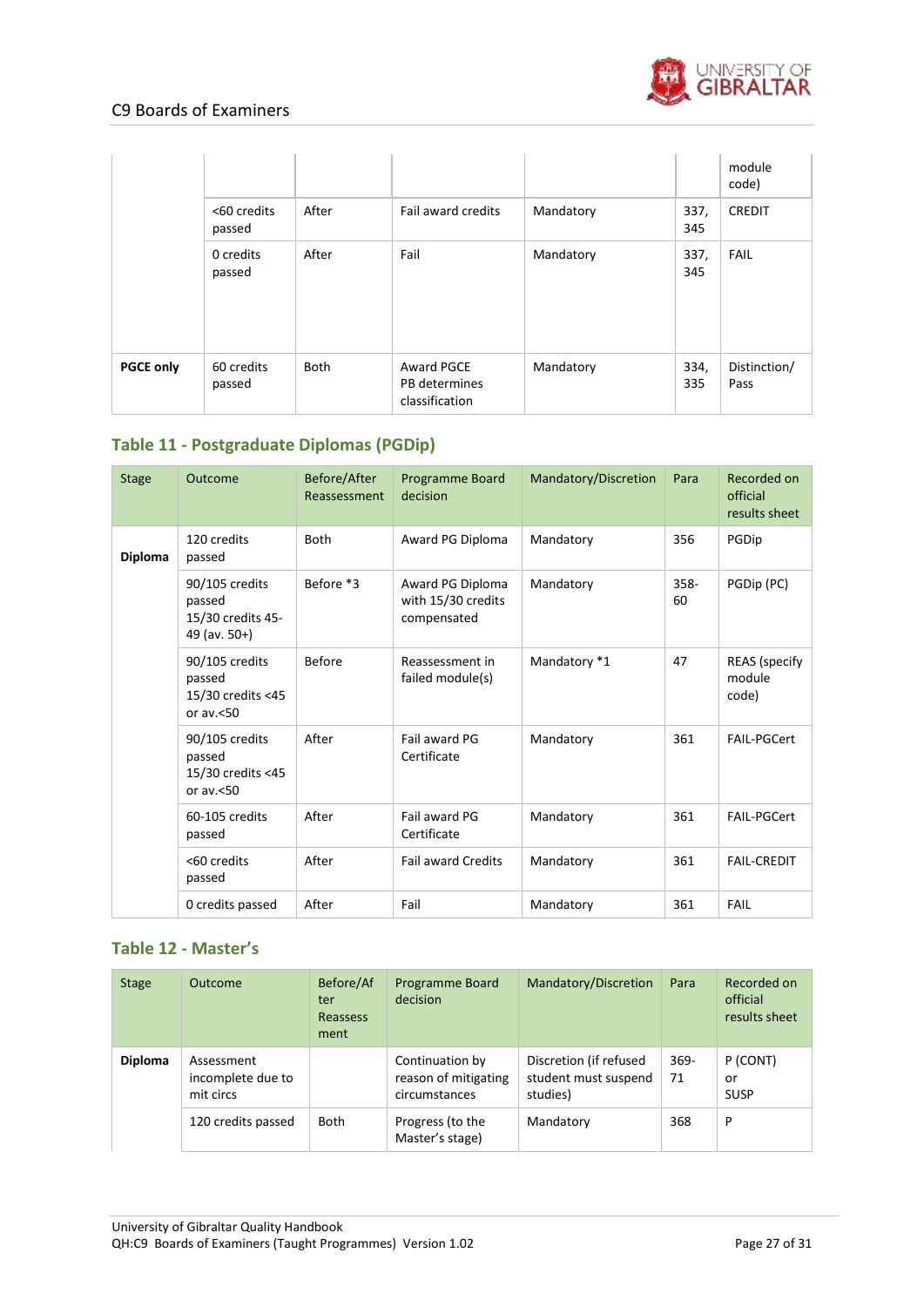

| <b>Stage</b>               | Outcome                                                        | Before/Af<br>ter<br>Reassess<br>ment | Programme Board<br>decision                                                                                                                                           | Mandatory/Discretion                                                                                                         | Para               | Recorded on<br>official<br>results sheet                                                      |
|----------------------------|----------------------------------------------------------------|--------------------------------------|-----------------------------------------------------------------------------------------------------------------------------------------------------------------------|------------------------------------------------------------------------------------------------------------------------------|--------------------|-----------------------------------------------------------------------------------------------|
|                            | 90/105 credits<br>passed<br>15/30 credits 45-49<br>$(av. 50+)$ | Before *3                            | Progress (to the<br>Master's stage)<br>with 15/30 credits<br>compensated                                                                                              | Mandatory                                                                                                                    | 368,<br>$372 - 4$  | P(PC)                                                                                         |
|                            | 90/105 credits<br>passed<br>15/30 credits <45<br>(or av. <50)  | <b>Before</b>                        | Reassessment in<br>failed module(s)<br>AND allowed to<br>commence the<br>master's stage                                                                               | Discretionary<br>If discretion not<br>granted student must<br>pass reassessments<br>before can<br>commence Master's<br>stage | 365                | COMM-REAS<br>(specify<br>module<br>code)<br>or<br>NOCOMM-<br>REAS (specify<br>module<br>code) |
| <b>Diploma</b><br>(cont'd) | 105 credits passed<br>15 credits <45                           | After                                | PB can exercise<br>discretion to allow<br>progression with<br>fail outstanding<br>(student repeats<br>entire failed<br>module)<br>OR.<br>Fail award PG<br>Certificate | If discretion not<br>exercised then<br>Mandatory                                                                             | $377 -$<br>81      | P(RPT)<br>(specify<br>module<br>code)<br>or<br><b>FAIL-PGCert</b>                             |
|                            | 90/105 credits<br>passed<br>15/30 credits <45<br>(or av. <50)  | After                                | Fail Award PG<br>Certificate                                                                                                                                          | Mandatory                                                                                                                    | 382                | <b>FAIL-PGCert</b>                                                                            |
|                            | 0-75 credits passed                                            | <b>Before</b>                        | Reassessment in all<br>failed modules<br>Student NOT<br>permitted to<br>commence<br>Master's stage                                                                    | Mandatory                                                                                                                    | 47,<br>$375 - 6$   | NOCOMM-<br><b>REAS</b> (specify<br>module<br>codes)                                           |
|                            | 60-105 credits<br>passed                                       | After                                | Fail Award PG<br>Certificate                                                                                                                                          | Mandatory                                                                                                                    | 382                | FAIL-PGCert                                                                                   |
|                            | <60 credits passed                                             | After                                | Fail award Credit                                                                                                                                                     | Mandatory                                                                                                                    | 382                | <b>FAIL-CREDIT</b>                                                                            |
|                            | 0 credits passed                                               | After                                | Fail                                                                                                                                                                  | Mandatory                                                                                                                    | 382                | <b>FAIL</b>                                                                                   |
| Master's                   | Non submission of<br>dissertation                              | <b>Before</b>                        | Module Board may<br>deny further<br>opportunity to<br>submit - if denied<br>student fails<br>$dissection -$<br>award Diploma                                          | Discretion                                                                                                                   | 388-<br>89,<br>399 | FAIL-PGDip<br>Or<br><b>RESUB</b>                                                              |
|                            | <b>Dissertation failed</b>                                     | <b>Before</b>                        | Resubmit within 6<br>months                                                                                                                                           | Mandatory                                                                                                                    | 390-1              | <b>RESUB</b>                                                                                  |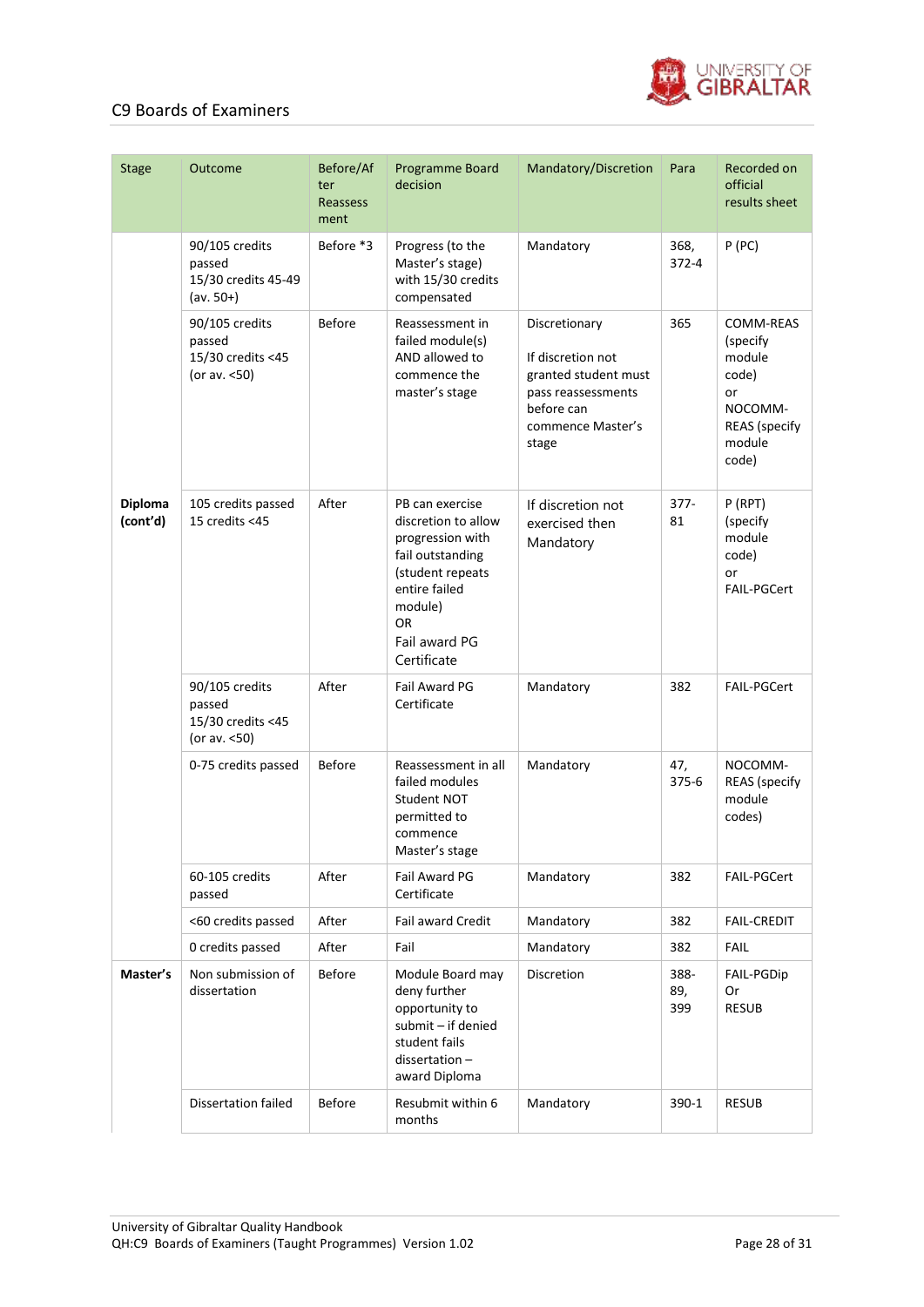

| <b>Stage</b> | Outcome                                            | Before/Af<br>ter<br>Reassess<br>ment | Programme Board<br>decision                                                                                | Mandatory/Discretion | Para      | Recorded on<br>official<br>results sheet |
|--------------|----------------------------------------------------|--------------------------------------|------------------------------------------------------------------------------------------------------------|----------------------|-----------|------------------------------------------|
|              | Dissertation failed<br>$(inc. non-$<br>submission) | After                                | Fail award based on<br>total credits<br>$120+$ = PGDip<br>$60-115 = PGCert$                                |                      | 399       | <b>FAIL-PGDip</b><br>0r<br>FAIL-PGCert   |
|              | Dissertation passed<br>(& 180 credits in<br>total) | Both                                 | Progress (to the<br>award of the<br>Master's and the<br>classification)<br>PB determines<br>classification | Mandatory            | $393 - 7$ | Distinction/<br>Merit/<br>Pass           |

#### **Notes**

\*1 – where the student has failed the module and not complied with attendance and submission requirements the Module Board has discretion to deny reassessment

\*2 – provided the compensation limit of 45 credits for the award is not thereby exceeded; a student who cannot be compensated because of that limit should be reassessed

\*3 – if the student is eligible for compensation after the first attempt, then compensation is mandatory, but the student may elect reassessment, for example to reduce the risk of running out of compensation

opportunities later in the programme. The Programme Board **must** not anticipate the student's decision

\*4 – the intermediate stage of the Ordinary comprises all credits earned at the Certificate stage of the Honours degree (75-105) plus sufficient credits to achieve 180

\*5 – no compensation at the intermediate stage of the Ordinary degree

\*6 – the student may decline the transfer and accept the award of the Ordinary degree. If the student accepts the transfer they register for 60 credits at level 6 (being modules not previously taken in the degree); they are then reconsidered for the award – reference should be made to the table for the Honours stage

#### **Abbreviations used in tables 6-13**

| AH              | Award the Associated Honours degree (i.e. in the same subject)                                                         |
|-----------------|------------------------------------------------------------------------------------------------------------------------|
| CertHE          | Award Certificate of Higher Education                                                                                  |
| CertHE (PC)     | Award Certificate of Higher Education (with maximum 15 credits compensated)                                            |
| COMM-REAS       | Student to be reassessed in failed modules but permitted to commence the master's stage<br>pending those reassessments |
| <b>CREDIT</b>   | Student failed but awarded the credits for all modules passed                                                          |
| <b>DDI</b>      | Decision Deferred – Assessment Incomplete (due to mitigating circumstances,<br>absence/extension for good cause)       |
| <b>DipHE</b>    | Award Diploma of Higher Education                                                                                      |
| <b>FAIL-ORD</b> | Student failed but awarded the Ordinary degree in the same subject (unclassified)                                      |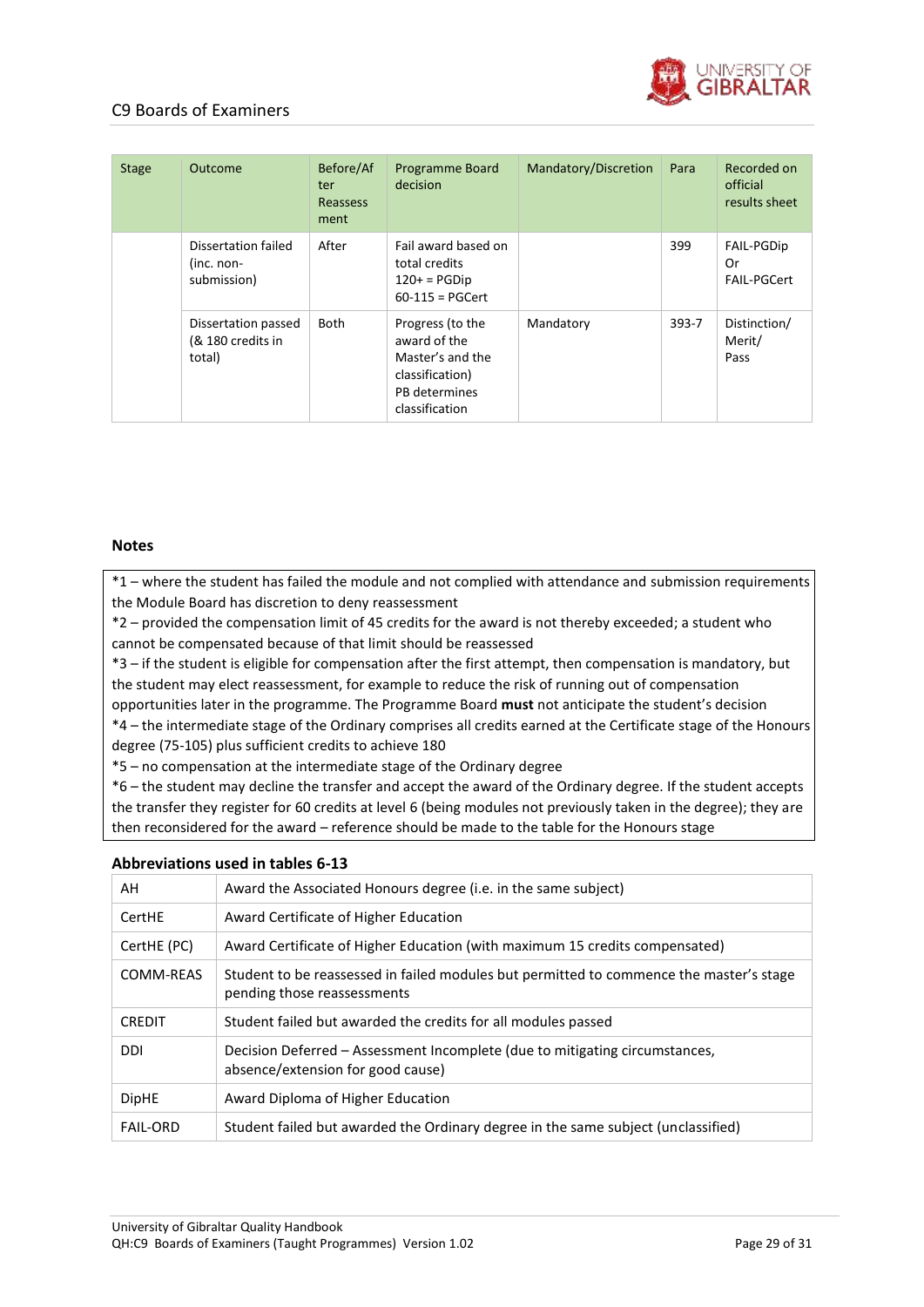

| <b>FAIL (RPT-</b><br>STAGE) | Student failed and not allowed to undertake reassessment in the failed modules but<br>Programme Board permitting student to repeat the entire stage from scratch |
|-----------------------------|------------------------------------------------------------------------------------------------------------------------------------------------------------------|
| NOCOMM-<br><b>REAS</b>      | Student not permitted to commence master's stage – but successfully complete<br>reassessments before can do so                                                   |
| <b>ORD</b>                  | Award the Ordinary degree in the same subject (unclassified)                                                                                                     |
| P                           | Progress to the next stage of the programme                                                                                                                      |
| PC                          | Progress to the next stage of the programme with 15 credits compensated                                                                                          |
| P (CONT)                    | Continuation by reason of mitigating circumstances                                                                                                               |
| P(RPT)                      | Progress with outstanding fail (student repeats entire failed module)                                                                                            |
| <b>REAS</b>                 | Reassessment in failed module (specify which)                                                                                                                    |
| <b>RESUB</b>                | Student permitted to resubmit master's dissertation                                                                                                              |
| <b>SUSP</b>                 | Continuation not permitted – student required to interrupt their studies to complete<br>outstanding assessments                                                  |
| TRAH                        | Student transfers back to the Honours degree from the Ordinary degree                                                                                            |
| TRO                         | Student transferred to the Ordinary degree (in the same subject)                                                                                                 |
|                             |                                                                                                                                                                  |

## <span id="page-29-0"></span>**Recording decisions**

- 91 Decisions will be recorded by the Registrar as follows for each stage in turn:
	- (a) the final progression decision for each student **must** be recorded on the official results sheet provided for the purpose (see tables above)
	- (b) any exercise of discretion **must** be recorded in the minutes, including the Board's reasons for the decision.
- 92 Decisions are those of the Board as a whole and therefore minutes **must not** attribute comments or views to individual members.
- 93 The completed official results sheet **must** be signed by the Chair of the Programme Board and the external examiner to indicate that the results recorded on the List are an accurate record of the decisions made by the Board, that the Board has been conducted has been conducted fairly and rigorously and in accordance with the University's published procedures, and that the academic standards achieved are broadly comparable. Signature does not necessarily indicate agreement with each and every individual decision.

## <span id="page-29-1"></span>**Notifying outcomes**

- 94 Decisions of the Programme Board regarding progression to the next stage of the programme, or involving non-progression, will be notified to each individual student following the meeting of the Board.
- 95 Decisions of the Programme Board regarding progression to the award, including the classification where applicable, and decisions to award an alternative qualification, such as an exit award following a 'Fail' decision are formally recommendations to the Academic Board